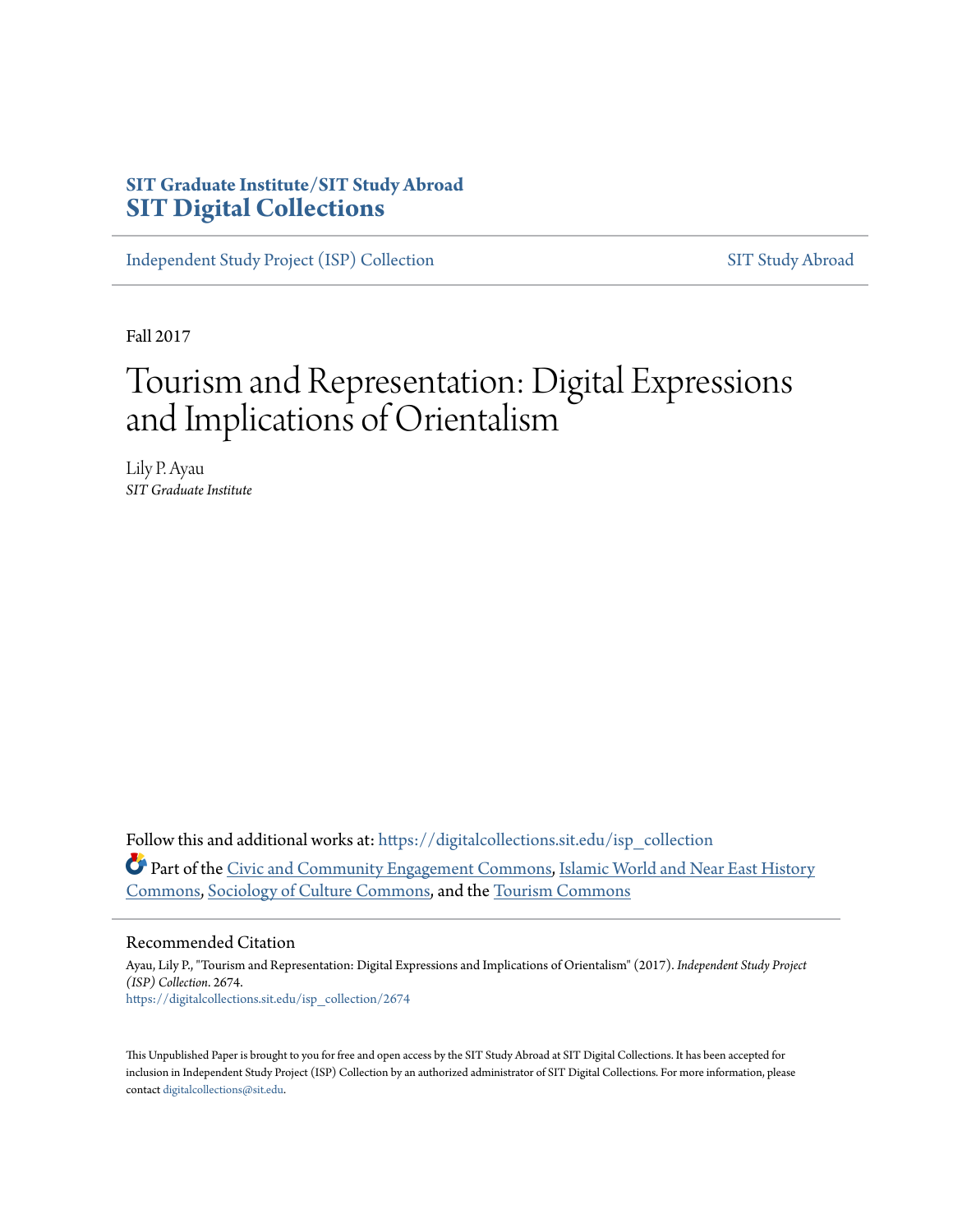Tourism and Representation: Digital Expressions and Implications of Orientalism

Lily P. Ayau

Academic Director: Taieb Belghazi

Occidental College, Critical Theory and Social Justice Major

Morocco

Submitted in partial fulfillment of the requirement for MOR, SIT Abroad, Fall 2017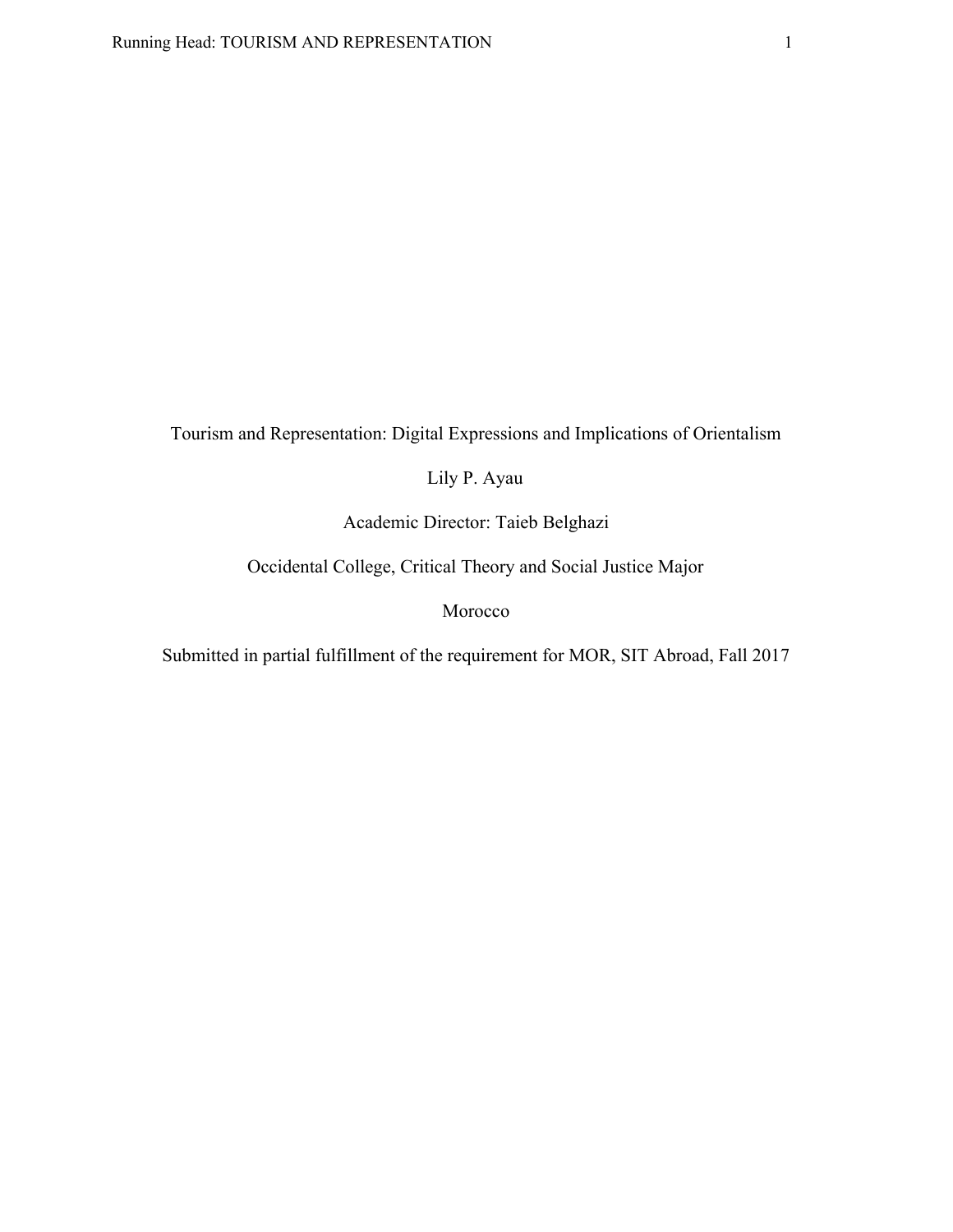#### **Abstract**

<span id="page-2-0"></span>As the tourism industry in Morocco expands, so does Morocco's online presence. Digital representations of Morocco are often written by and geared toward Westerners; these are often projections of an imagined Morocco, one that is informed by Orientalist conceptions of the Arab/Islamic countries. This study aims to analyze a selection of online articles about touring Morocco in an effort to determine how the underlying Orientalist attitudes in these pieces fit into a larger narrative of exploitation and Western dominance.

*Keywords*: History, Peace & Social Justice, Sociology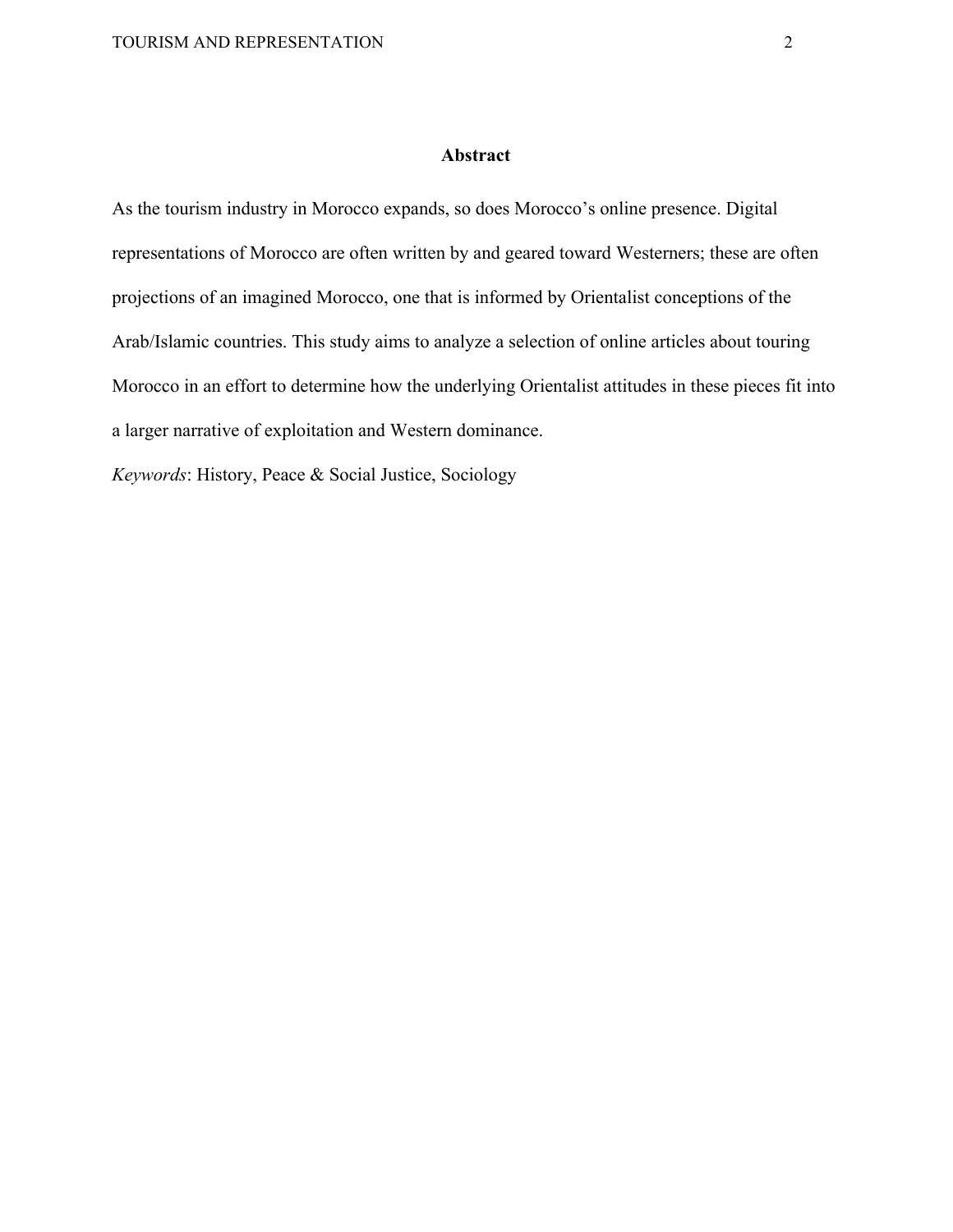### **Acknowledgements**

<span id="page-3-0"></span>The completion of this independent study is a testament to the incredible support I received from all of the faculty and staff at the Center for Cross Cultural Learning. I am indebted to the kindness, brilliance, and patience of Nawal Chaib,Youssef Elalamy, Mokhtar Bouba, Amy Leap-Miller, and Ilham Hafoudii. I would like to acknowledge Taieb Belghazi specifically; his wisdom and insight were beacons of inspiration throughout the duration of my semester abroad without which I could not have completed this journey.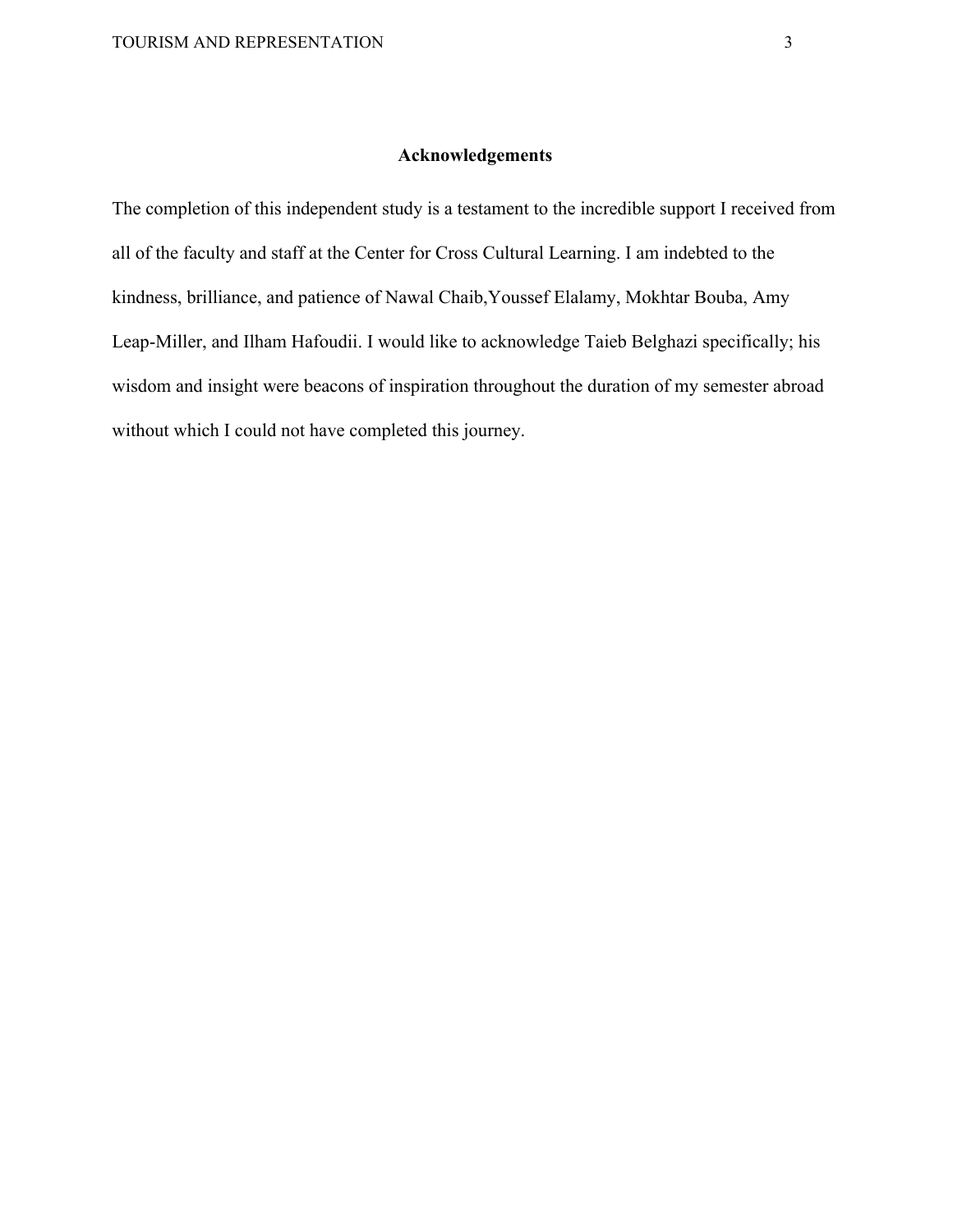# **Table of Contents**

| Abstract                 | $\boldsymbol{2}$        |
|--------------------------|-------------------------|
| <b>Acknowledgements</b>  | $\mathbf{3}$            |
| <b>Introduction</b>      | $\overline{\mathbf{5}}$ |
| <b>Methodology</b>       | $\overline{7}$          |
| <b>Literature Review</b> | $\bf{8}$                |
| <b>Content Analysis</b>  | 13                      |
| Conclusion               | 26                      |
| <b>References</b>        | 28                      |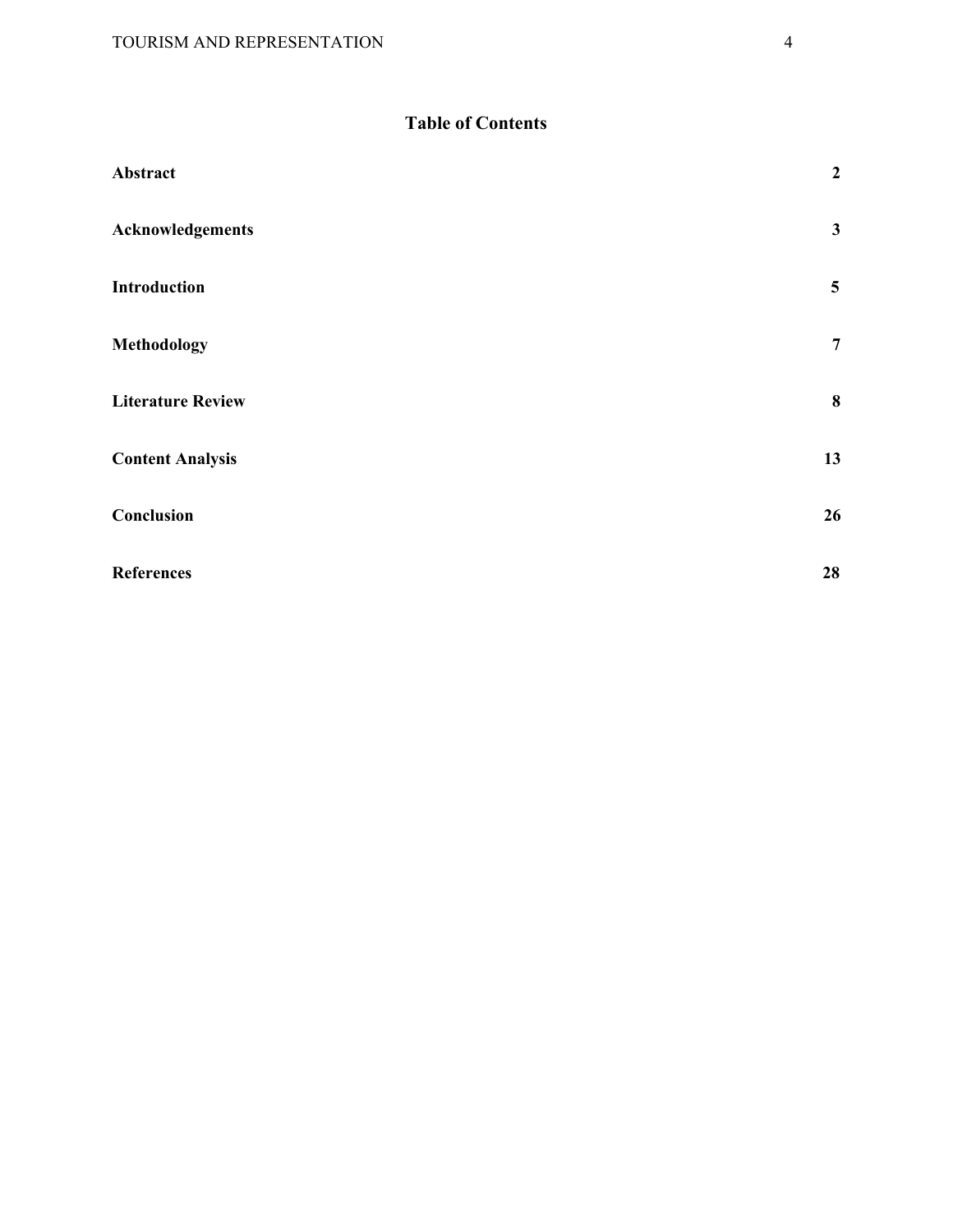Tourism and Representation: Digital Expressions and Implications of Orientalism

# <span id="page-5-0"></span>**Introduction**

The history of tourism in Morocco is one of colonialism, forced assimilation, and appropriation. From the early days of the French protectorate to modern day Marrakesh, developments in the industry are ongoing-the Moroccan government's "Vision 2020" anticipates a whopping 20 million tourists by the beginning of the next decade. It is the follow-up to "Vision 2010", which reached its goal of over 10 million tourists in 2016 (Kingdom of Morocco Ministry of Tourism, 2017). With the number of visitors per year on a steady incline and investments being made by both the state as well as private companies, Morocco's online presence has gained significant notoriety.

From Pinterest to Instagram, Morocco has garnered serious attention; pictures of souks, camels, and scenic vistas advertise different "must-see" destinations and offer tips on everything from what to eat to what to buy. It's a virtual deluge of thin, white women in tunics and wearing hats, usually posing in front of doorways or shops. Otherwise, the pictures lack people altogether; they feature empty medina streets, towers of spices, piles of rugs. One is sure to come across the occasional camel-a trip to Morocco is surely incomplete if it does not include a personal encounter with a camel. The increase in online attention is, in many ways, a positive thing. Tourists have access to more information about the country than ever before-facts about its history, culture, and communities are available to anyone with a browser. Whereas just fifteen years ago, one would have had to track down dozens of books, references, encyclopedias, and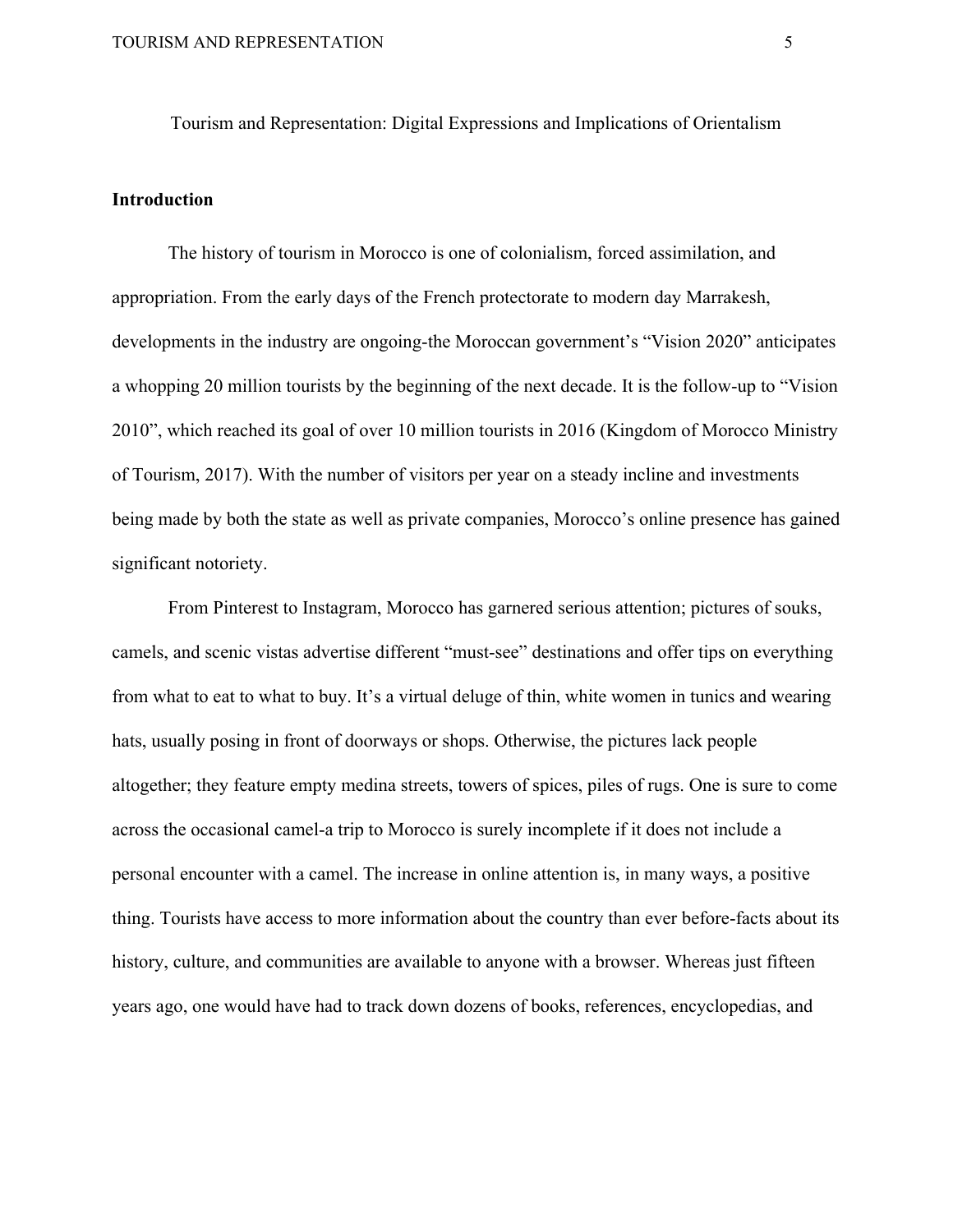maps; today, the process of learning new things has been streamlined significantly. That is, ultimately, one of the most powerful aspects of the age of digital media.

Nevertheless, unlimited access comes with its share of problems as well; I believe that one of these problems lies in the ways in which Orientalist ideology is proliferated in the modern world. Edward Said defines Orientalism as

...the discipline by which the Orient was (and is) approached systematically, as a topic of learning, discovery, and practice. But in addition I have been using the word to designate that collection of dreams, images, and vocabularies available to anyone who has tried to talk about what lies east of the dividing line (Said, 1978, p. 73).

He argues that the distinction between East and West (what he refers to as "imaginative geography") is a European construct that penetrates all disciplines interacting with the Orient including political, intellectual, and economic. The distinctions historically served to promote European supremacy and justify the colonization and exploitation of "Orientals", a term Said uses to refer to Arab/Islamic countries in the Middle East and North Africa.

The internet creates a new and improved medium for broadcasting Orientalism; information is shared and consumed at remarkable speeds; almost anyone can contribute to ever-growing discourses on any topic. In a society where first-hand experience is often conflated with expertise, social media amplifies voices on a whole new scale with little regard for credibility or positionality. It's time to have a conversation about the responsibilities of online platforms to critically engage with content, to use digital spaces to challenge preconceived ideas about the world around us.

In this paper, I take a critical look at five articles written by and for tourists in Morocco in order to determine whether or not they promote Orientalist ideologies and if so, what the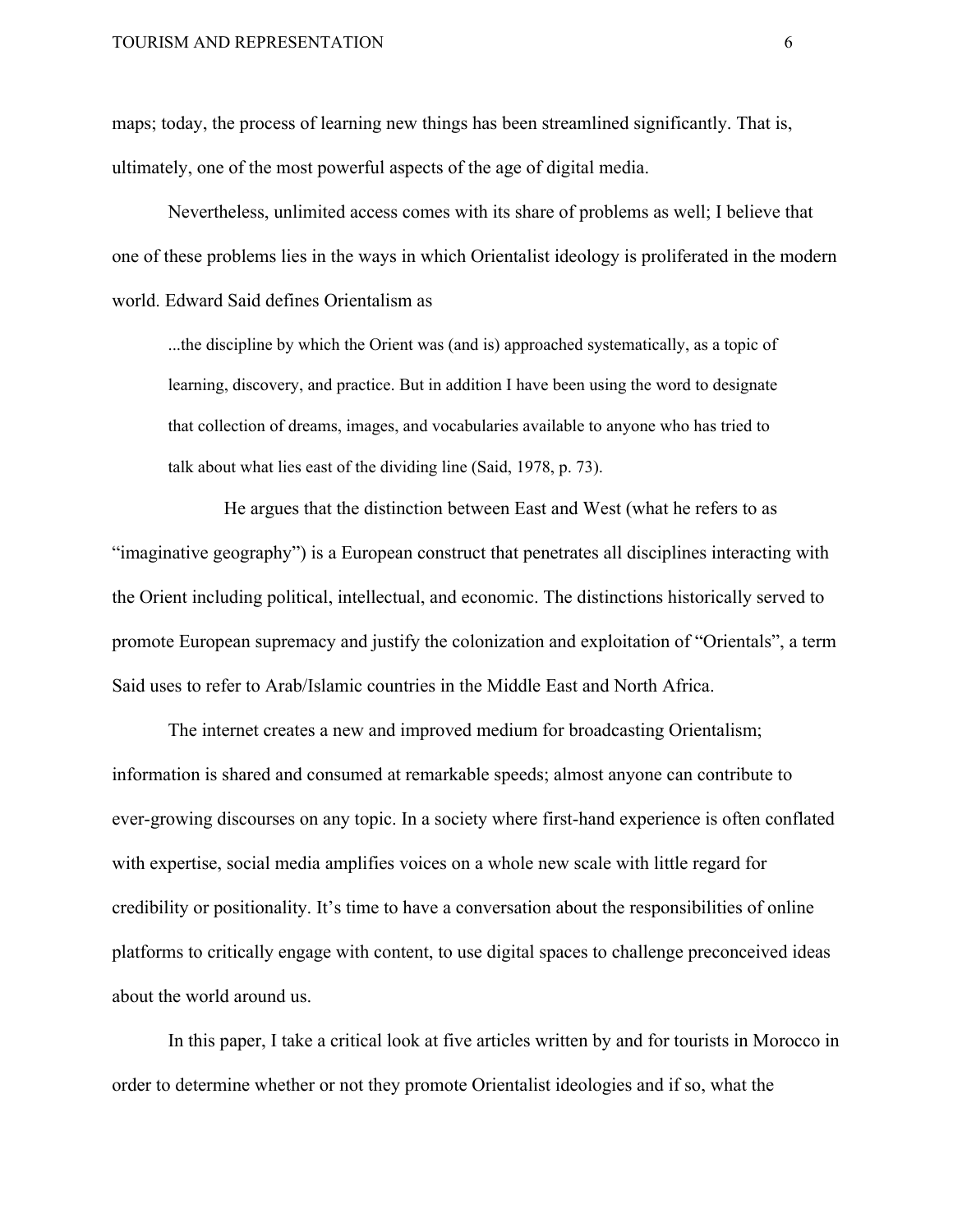implications of those ideologies are. I argue that the perpetuation of Orientalist dogma in the modern world, with all of its claims to globalism and progressivism, serves much the same purpose as it always has: to uphold Western political, economic, and social dominance over Arab/Islamic countries and people.

## <span id="page-7-0"></span>**Methodology**

Turning to the methodology of this study, I chose to utilize a historico-conceptual research approach, relying heavily on texts and online source materials. I conducted an interview as a means of gathering evidence from a reliable source. Professor Mokhtar Bouba studies indigenous issues in Morocco and teaches with the SIT Graduate Institute. I was introduced to Professor Bouba through a mutual acquaintance. Corresponding through email and later by Skype call, our conversation centered around the role of tourism in the Moroccan (social and fiscal) economy and the images associated with tourism in the West. His commentary on the significance of exotification and exploitation provided key insight for my research.

Reaching out to colleagues and academic professionals, I received literature recommendations, among them Edith Wharton's 1919 travel account *In Morocco* and F. Robert Hunter's 2010 essay "Manufacturing Exotica: Edith Wharton and Tourism in French Morocco, 1917–20". These recommendations, along with my interview with Professor Bouba, helped to inform the focus of my work. Throughout this study, I reference Edward Said's *Orientalism,* Gayatri Chakravorty Spivak's "Can the Subaltern Speak", Arjun Appadurai's "Disjuncture and Difference in the Global Cultural Economy", and Claudio Minca and Rachele Borghi's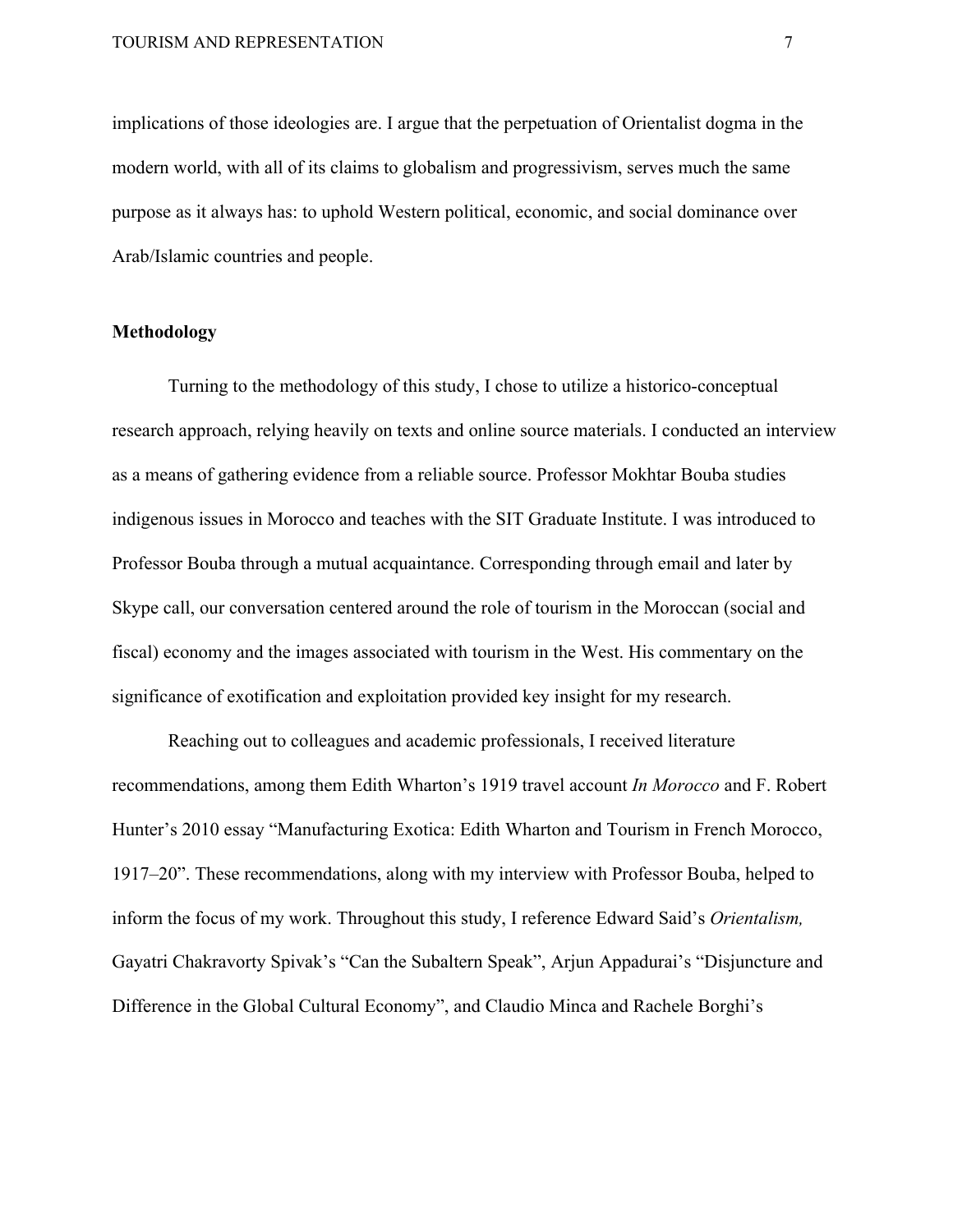"Morocco: Restaging Colonialism for the Masses". The utility of these texts is detailed further in the literature review section of this paper.

Conducting research on epistemic modalities required me to develop the following binary procedure: firstly, to search for definitions and examples of Orientalism and its effects in the aforementioned texts, secondly, to identify instances of Orientalist ideology being espoused in articles related to tourism in Morocco. These articles were collected through a Google search of the phrase "going to Morocco". I analyzed the first five results: World Nomad's "5 Things I Wish I Knew Before Going to Morocco", Huffington Post's "What You Need to Know Before Travelling to Morocco", Nomadic Matt's "9 Ways to Stay Safe and Sane in Morocco", Local Adventurer's "21 Things You Must Know Before Visiting Morocco Travel Tips", and USA Today's "7 things you need to know before going to Morocco". I used the information gathered in the former component not only to critique the language observed in the latter, but also to understand the historical processes that culminate in this type of rhetoric and its effects.

Prior to beginning my research, I assumed that this critical endeavor would be a linear one; intending to draw upon tried and true academic literature, I was under the impression that these theories were portable. Indeed, many have proven to be very helpful to me in the course of my research, but to approach a study without regard to the context in which the research will be conducted is dangerous, particularly in a postcolonial country. I quickly found that my findings would not be linear, but rather would circumscribe themselves, history and theory woven together, circling a point which would become my conclusion.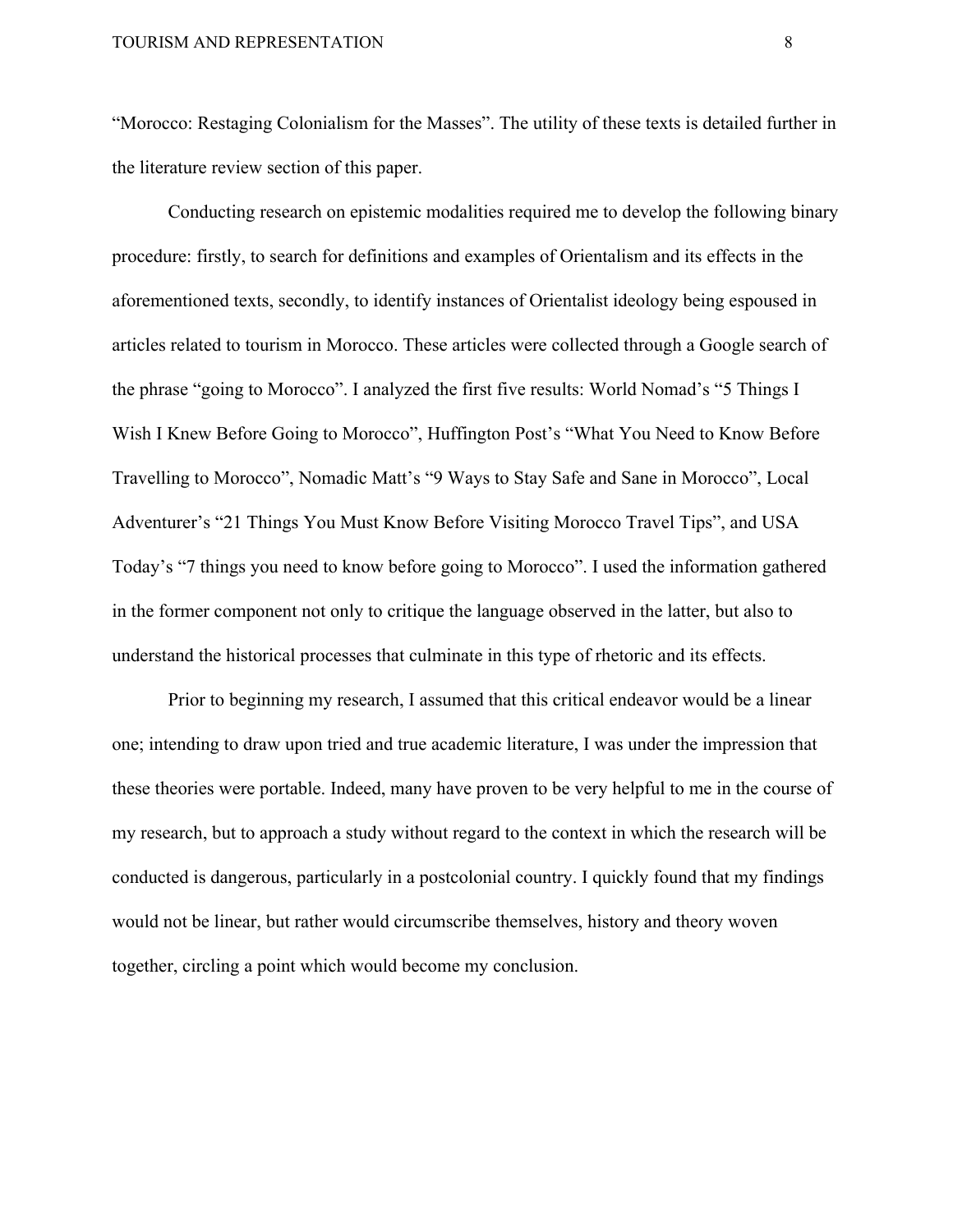#### <span id="page-9-0"></span>**Literature Review**

In his 1978 pièce de résistance, Edward Said quotes renowned marxist Antonio Gramsci's posthumous exposition *Prison Notebooks*, "'The starting-point of critical elaboration is the consciousness of what one really is, and is 'knowing thyself' as a product of the historical process to date, which has deposited in you an infinity of traces, without leaving an inventory.'" *Orientalism* is a consummate representation of this existential imperative; aimed at Western society and armed with over 500 years of historical evidence, Said takes on the role of plaintiff, lawyer, judge, and jury in his comprehensive critique on European imperialism, coloniality, and iterative ontology. He offers his piece to academics, politicians, economists, anthropologists, philosophers; the bastions of Europe are harangued in perfect prose for the creation, dissemination, and elaboration of Orientalism.

Orientalism is the way in which people know, and come to know, about "the Orient", specifically Arab/Islamic countries. At the center of the study lies a critical element of Said's argument: the formation and preservation of a false-hierarchical binary between "Oriental" and "Occidental". Whereas the West is conceived of as rationality, power, masculinity; the East is "strangeness", "difference", "exotic sensuousness".

To the Westerner, however, the Oriental was always *like* some aspect of the West...the Orientalist makes it his work to be always converting the Orient from something into something else: he does this for himself, for the sake of his culture, in some cases for what he believes is the sake of the Oriental (Said, 1978, p. 67).

The Orient is subject to the linguistic and cultural competencies of Orientalists, thus manifesting definitions of entire civilizations based on how they are like or unlike Europe.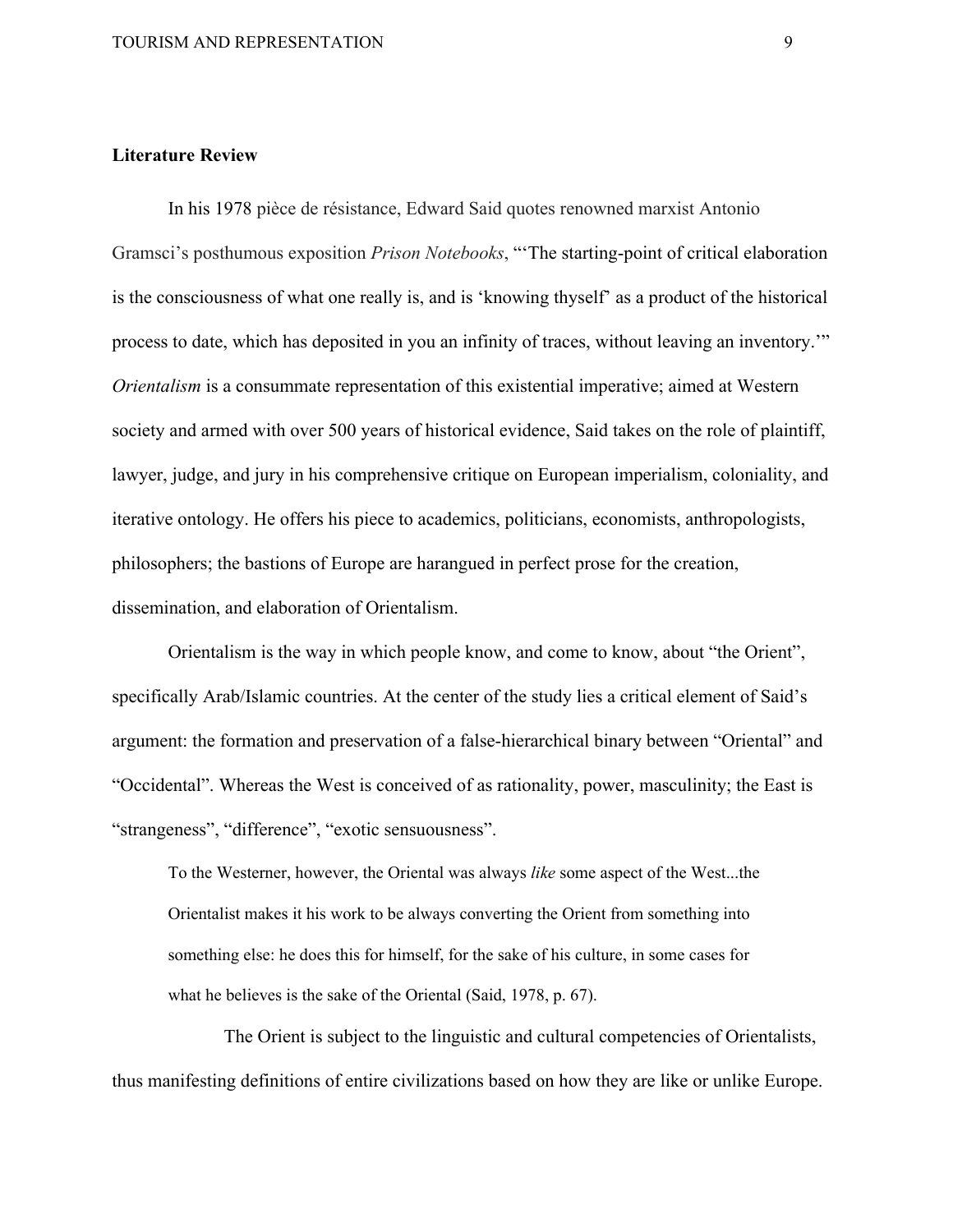Said goes on to outline the history of Orientalism, beginning in the 14th century with the Church Council of Vienne's decision "to establish a series of chairs in 'Arabic, Greek, Hebrew, and Syriac at Paris, Oxford, Bologna, Avignon, and Salamanca (Said, 1978, p. 50).'" He traces Europe's academic and political encroachment upon the region and how geography comes to be imbued with notions of "otherness". Much of his historical analysis is punctuated by literature, both academic and commercial, published by Orientalists, including D'Herbelot's *Bibliotheque Orientale,* Nerval's *Voyage en Orient,* Scott's *The Talisman*, Lane's *Manners and Customs of the Modern Egyptians*, to name a few. These references emphasize the far-reaching consequences of Orientalist doctrine and the ways it builds upon itself, cementing opinions and observations into self-referential, discursive reality.

The Orient needed first to be known, then invaded and possessed, then re-created by scholars, soldiers, and judges who disinterred forgotten languages, histories, races, and cultures in order to posit them-as the true classical Orient that could be used to judge and rule the modern Orient (Said, 1978, p. 92).

This is the history of how Europe came to exploit the near East in an effort to solidify political power and assert economic dominance over its neighbors. It is the history of white supremacy, of eurocentrism, of the self-aggrandizing condescension with which Europe interacted with Arab/Islamic countries and peoples. It is also a history of philology, where do our words come from, and semiotics, what do our words represent. The answer to these questions are the foundations for this study: by what modes have these ideologies been handed down? What limitations are there on a person's capacity to understand a place, its history, or even another human being? Is it possible to extract oneself from this colonized-colonizer paradigm? Where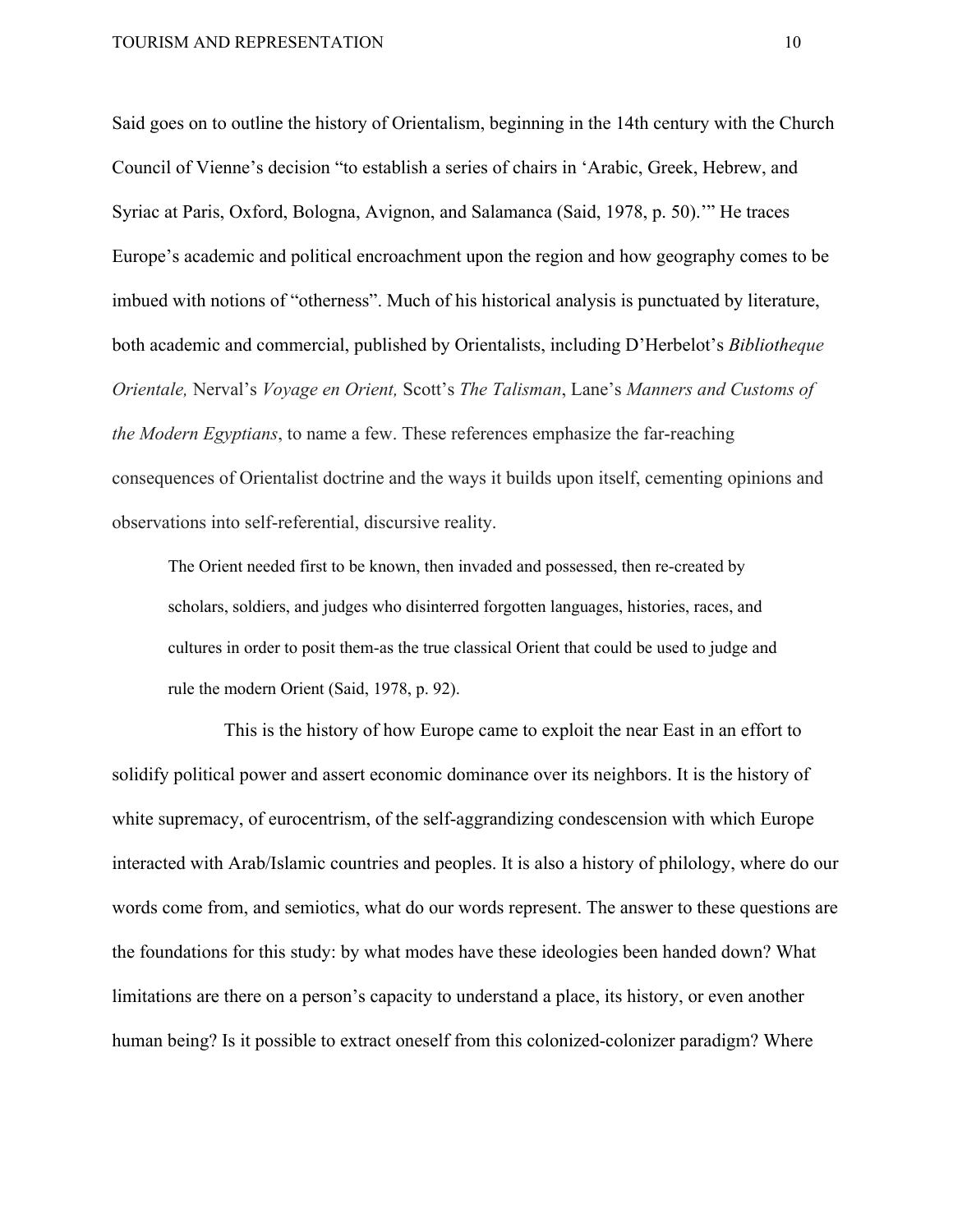are the ethics in cross-cultural interaction? Said's text informs many of the conclusions I come to about the nature of cultural authenticity, the colonizer's positionality, and hope for reciprocity.

Gayatri Chakravorty Spivak's "Can the Subaltern Speak" is an exhaustive assessment of the role of the "Subject" in modern Europe, analyzing the relational processes of power, desire and interest. The piece begins with a comprehensive critique of 20th century champions of critical theory Michel Foucault and Gilles Deleuze. Spivak problematizes their inadequate theoretical interaction with the Subject and moves through international division of labor and Marxian notions of class consciousness toward an answer to the question "can the subaltern speak?" The text recalls the British imperialist project in India and its interpretation of Hindu legal codes. The abolition of widow sacrifice, *sati*, by the British in 1829 is Spivak's central example of colonizer speaking for-or, rather, silencing-the subaltern class. Before investigating the consequence of this point, let us first return to the definition of subaltern: "difference from the elite." Spivak includes in this taxonomy an intermediary group, "the buffer group, as it were, between the people and the great macrostructural dominant groups (Spivak, 1988, p. 284)."

The text points out the distinction between indigenous elites and the subaltern on numerous occasions so as to not confuse an individual's being a member of a colonized group with being subaltern. I return to this distinction to clarify the intended subject of my argument; whereas Orientalist rhetoric harms Arab/Islamic communities (countries, enclaves, entities seeking representation [or re-presentation]) as a group irrespective of class status, the subaltern subject is disproportionately affected in its lack of discursive (as well as political, economic, historical) authority. My analysis expands on how indigenous elites in Morocco benefit from tourism strategies that promote Orientalism and colonial nostalgia.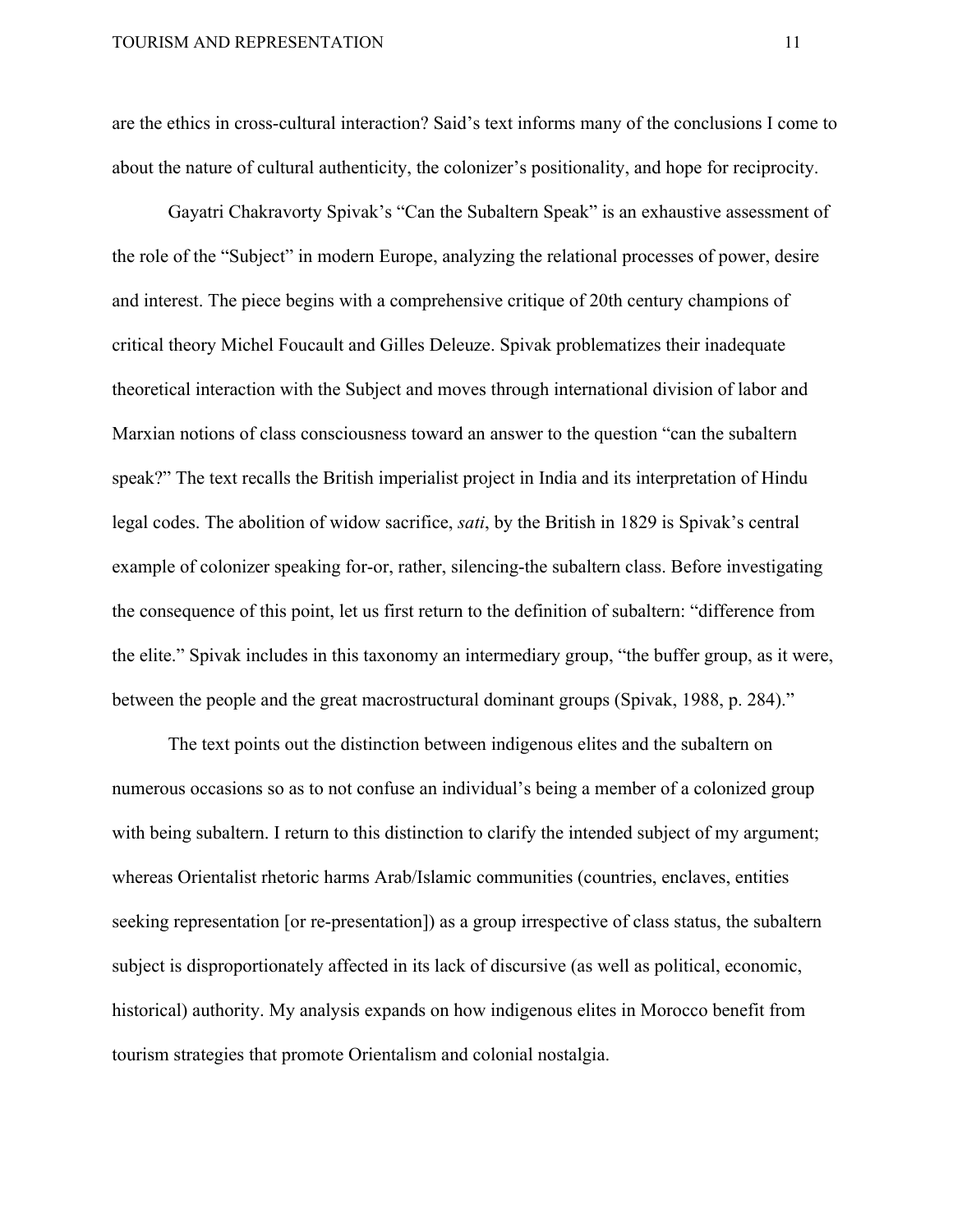My proposal centers around the idea that the Moroccan subaltern subject (or rather, to compensate for the ever-evolving exchange between nationality and ethnicity, the subaltern subject living in Morocco) endures the consequences of these (ultimately essentialist) attempts at representation. Historical and colonial roles act as a dual sieve; even as the (Western) Intellectual attempts to articulate material conditions, observations, interactions; they are incapable of communicating objectivity. Bound by the same inability to separate historical biases from information and obliged to assign meaning to the unfamiliar, the Westerner at the receiving end of the Intellectual's discussion further diminishes the content. Western knowledge of the Orient is predicated on "...a category that allows one to see new things, things seen for the first time, as versions of a previously known thing (Said, 1978, p. 58)." Therefore, irrespective of intent, Western production of the subaltern subject (or the conditions in which they live) are invariably incomplete, distorted, problematic.

Indeed, the concrete experience that is the guarantor of the political appeal...is disclosed through the concrete experience of the intellectual, the one who diagnoses the episteme. Neither Deleuze nor Foucault seems aware that the intellectual within socialized capital, brandishing concrete experience, can help consolidate the international division of labor (Spivak, 1988, p. 275).

"Disjuncture and Difference in the Global Cultural Economy", written by Arjun Appadurai, coins the term mediascape and offers the following description,

...[mediascapes are] image-centered, narrative-based accounts of strips of reality, and what they offer to those who experience and transform them is a series of elements (such as characters, plots and textual forms) out of which strips can be formed of imagined lives, their own as well as those of others living in other places (Appadurai, 1999, p. 224).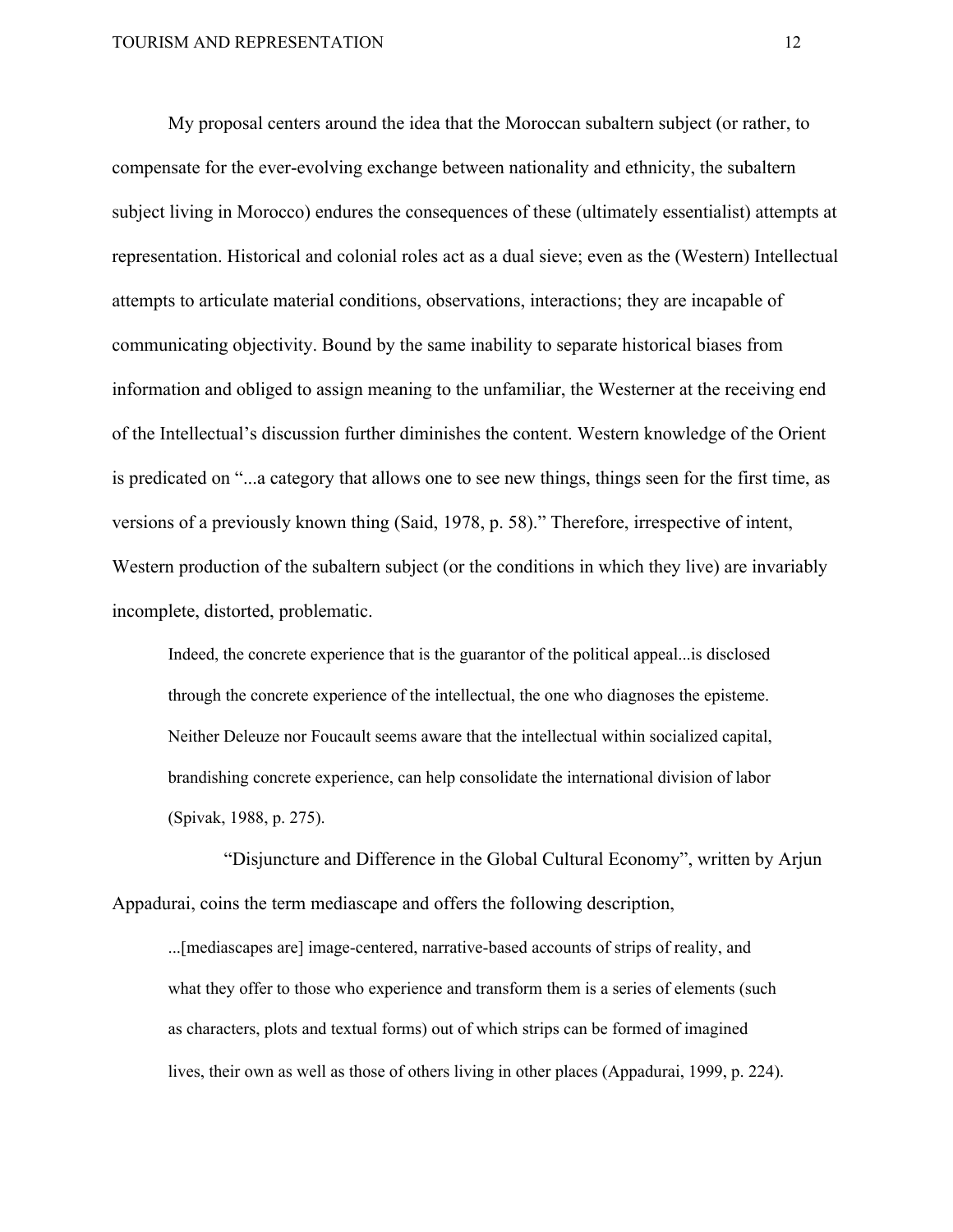Along with ethnoscapes, technoscapes, financescapes, and ideoscapes; mediascapes shape (and are shaped by) global exchanges and influence the ways in which people construct and interact with what Benedict Anderson termed "imagined communities". Appadurai's thesis explores the ways in which (social, political, technological, fiscal) capital moves through the disjunctures that exist between the *scapes*, offering a more complex understanding of the ever-expanding global cultural economy. Online travel blogs are an example of mediascape cyclically influencing and being influenced by ethnoscape. My analysis is built on Appadurai's theory; his conception of interconnectivity as fluid and constantly shifting expands my argument from a critique of travel blogs as an isolated form of media to a investigation of the larger implications of Western mediascapes.

### <span id="page-13-0"></span>**Content Analysis**

To begin, I take a look at the history of tourism in Morocco. Claudio Minca and Rachele Borghi briefly discuss this history and its modern-day implications in their essay "Morocco: Restaging Colonialism for the Masses". Ushered in with the French Protectorate in 1912, General Marechal Herbert Lyautey established Moroccan tourism was both a means of advertising the success of the French in securing compliance from the Moroccan people as well as a justification for continued "[military] stabilization" (2009, p. 26). The success of the industry relied on swift expansion of roadways and railways, both of which were essentially non-existent in the country pre-French occupation. Within a matter of years, trains and cars were moving between the imperial cities, opening up the way for tourists to explore areas that had been inaccessible prior. American author Edith Wharton capitalized on the opportunity to write a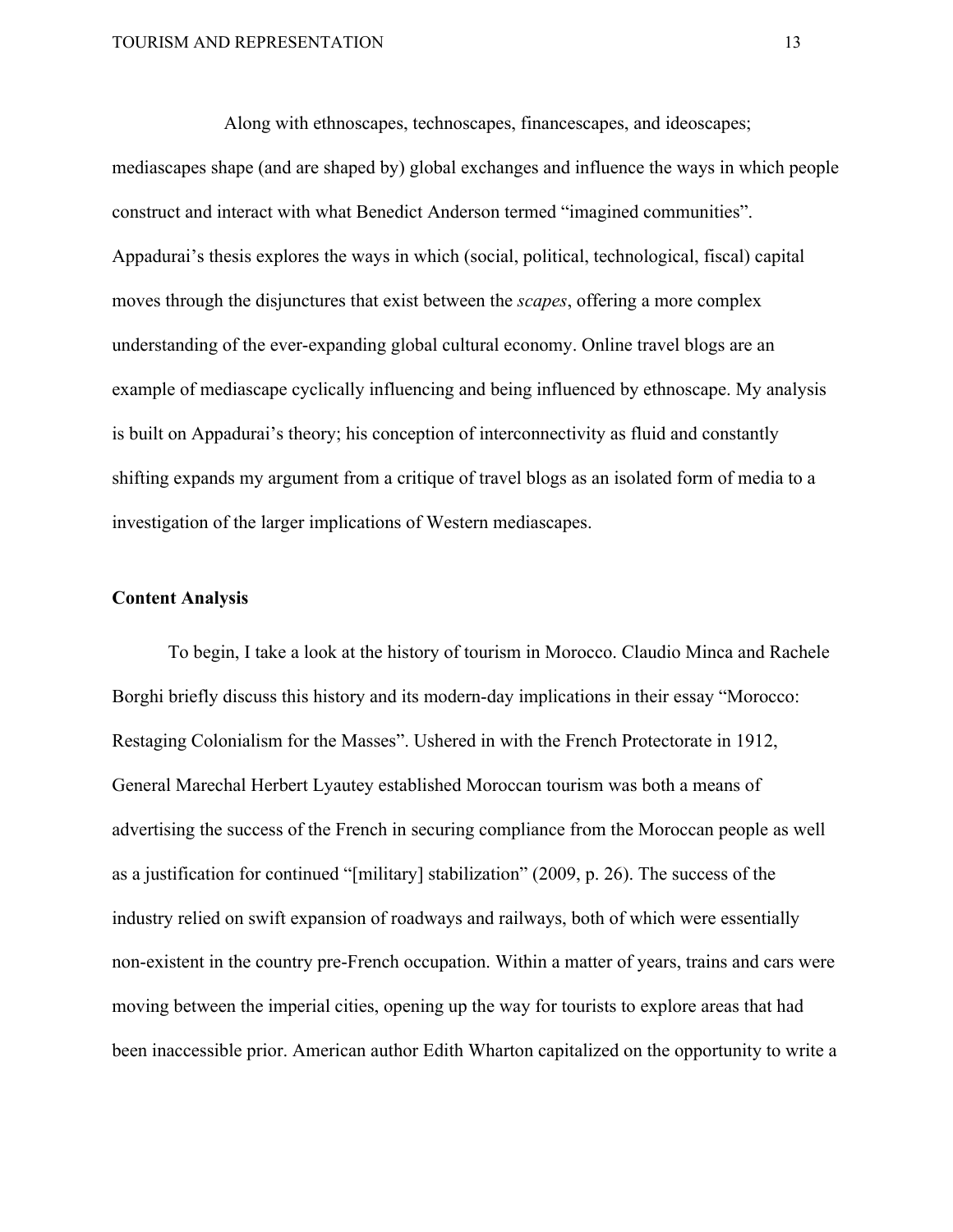narrative about her travels through Morocco in 1917. Welcomed by General Lyautey, Wharton moved from Tangier to Marrakesh, stopping in Rabat, Salé, Meknès, Fès, and Moulay Idris. Shortly after her visit, a number of foreign-authored Moroccan guidebooks were published, each adhering to a specific brand of Orientalism: that of hyper-exotification and classical nostalgia. Wharton's book followed suit.

More than any other writer, Edith Wharton embedded these ideas in the minds of American and British readers, and doubtless drew many new travellers to Morocco's shores. Wharton's gift of imagination, her power of observation, and her brilliant expository skills gave these ideas force and clarity, and her considerable reputation lent them authority (Hunter, 2010, p. 76).

Subsequently, commercial developments in some of the larger cities such as attracted a growing number of eager spectators; tourism continued to prosper through the years of occupation. After gaining independence in 1956, the Moroccan government invested in strategies to promote tourism, including developments along the Mediterranean coastline, partnerships with international hotel companies, and "open air agreements" with European airlines.

By and large, the Moroccan authorities came to the realization that...the country's real attraction was still very much its colonial legacy, with its corollary of exotic and Orientalist images that had not yet been 'exploited' in all their potential (Minca and Borghi, 2009, p. 31).

Today, tourism is the second largest contributor to the Moroccan economy and the second largest job sector (Kingdom of Morocco Ministry of Tourism, 2017). The ministry of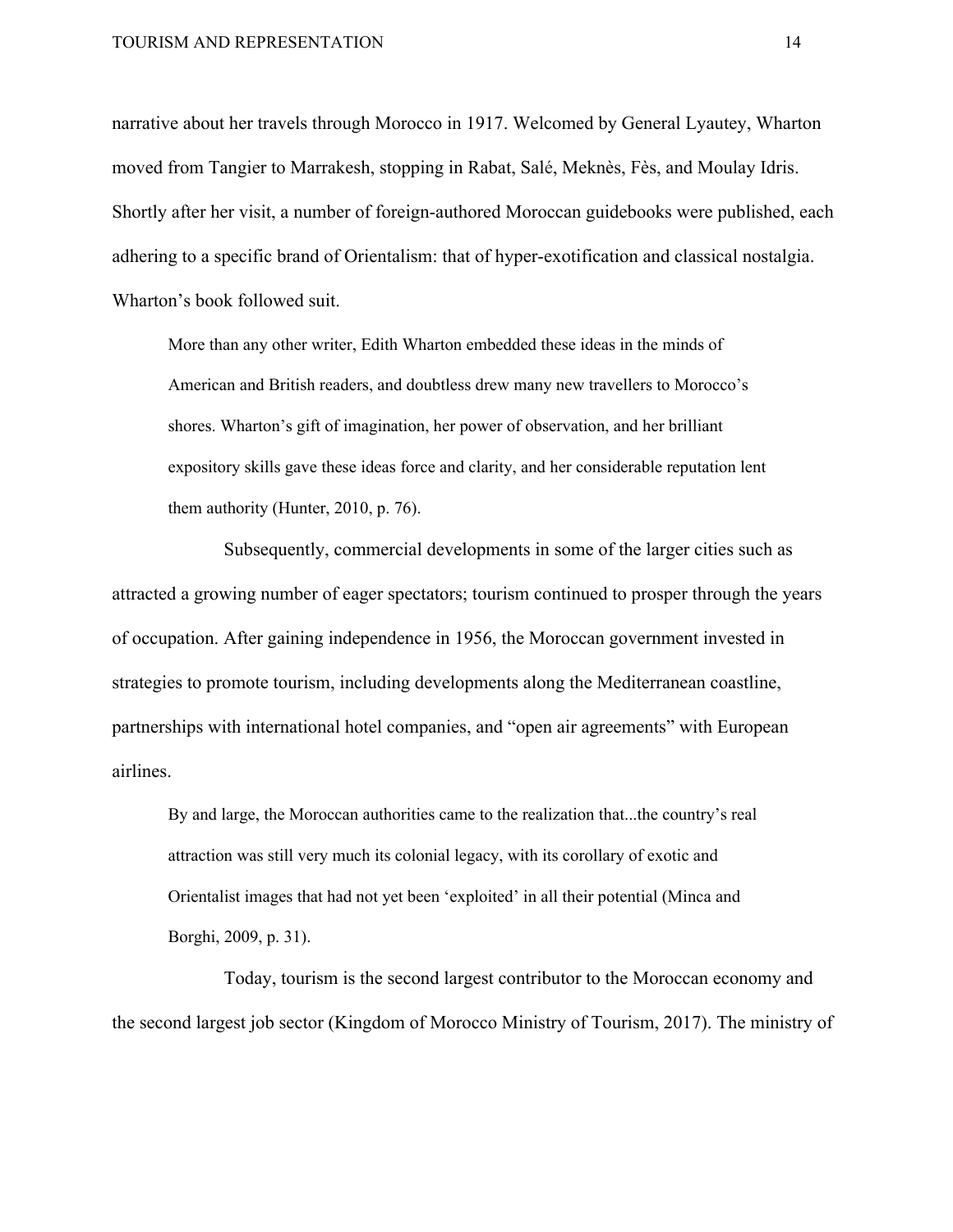tourism reports that the total number of visitors reached 10.33 million by the end of 2016; this number is expected to rise in 2017.

As stated previously, as tourism in Morocco increases, so too does Morocco's online profile garner more attention. My Google search of the phrase "going to Morocco" yielded 59,400,000 results. I look at the first five. Result number one comes from a travel insurance agency called World Nomads. The company website hosts articles about a wide range of different topics-from tricks offered by veteran travellers to country profiles to advice on luggage safety. The article I analyze is titled "5 Things I Wish I Knew Before Going to Morocco". Lining the page are article suggestions; it appears that

"X-Number-of-Things-I-Wish-I-Knew-Before-Traveling-to-Y" is a popular structure for pieces on this website. Replace "Morocco" (with Myanmar, Egypt, Australia, Fiji, Kenya, just to name a few) and find an almost identically structured article. The remainder of my analyses would prove that this pattern is not confined to a specific web domain.

At the top of the page is a sub-header reading "Morocco might just be a short trip away by ferry or by one of the many budget airlines from Spain, but it's a different world culturally. (Sylvester, 2015)." It is here that I would like to return to Edith Wharton's *In Morocco* briefly; published in 1920, the book is widely regarded as an Orientalist text for, among other reasons, its blatant exotification of Morocco and its citizens (Hunter, 2010). Only three pages into the narrative, Wharton remarks "Hardly has the rock of Gibraltar turned to cloud when one's foot is on the soil of an almost unknown Africa (Wharton, 1920, p. 3)." Take note of the similarities between these sentences; firstly, the structure. They begin by referencing Spain and the relatively short distance separating it from Morocco. This observation is followed by their first description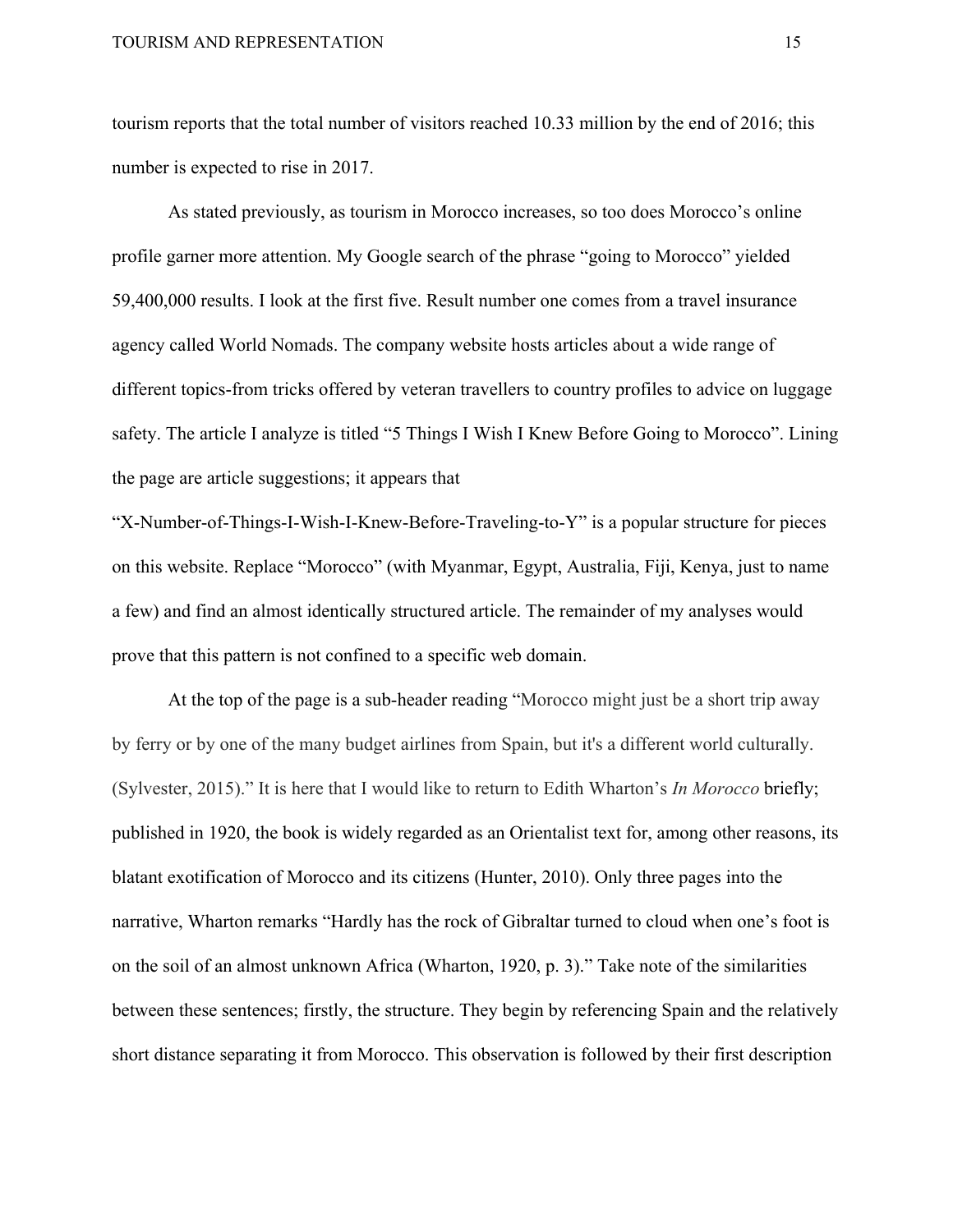of Morocco; one must consider the lexical implications of "almost unknown Africa" and "different world culturally" in the Moroccan context. In many ways, the legacy of imperialism lives on through language. Continuing to rely on phrases that reproduce a narrative of immutable difference between East and West encourages the West to perceive Morocco and Moroccans as other.

"It is enough for 'us' to set up these boundaries in our own minds; 'they' become 'they' accordingly, and both their territory and their mentality are designated as different from 'ours.' (Said, 1978, p. 54)" The danger here is not exaggerating difference, it is the maintenance of false hierarchical binaries between Occident (i.e. Europe and the United States) and Orient. It is the creation of an omnipresent "otherness" and the ways in which Westerners have been socialized to approach difference with condescension and, historically, violence.

Directly below this scripture is a scenic photo of camel-riders in the Moroccan Sahara (variations of this photo appear on almost every site I visit for this study), followed by a blurb that reads

The regular stereotypes of Europe vanish quickly, replaced by a hybrid of Africa and Islam. Whether you visit the star studded cosmopolitan Casablanca, or head inland to the great imperial city of Marrakesh, you will enjoy the same scene as visitors have for centuries (Sylvester, 2015).

For an article claiming to promote advice that previous tourists gained only from first-hand experience in Morocco, the author thus far has made no effort to depart from traditional Orientalist ideas about the country. The unchanging, mystical, land-before-time rhetoric employed here has its foundations in the same Orientalist doctrine that saturates Western understanding of modern Arab/Islamic countries.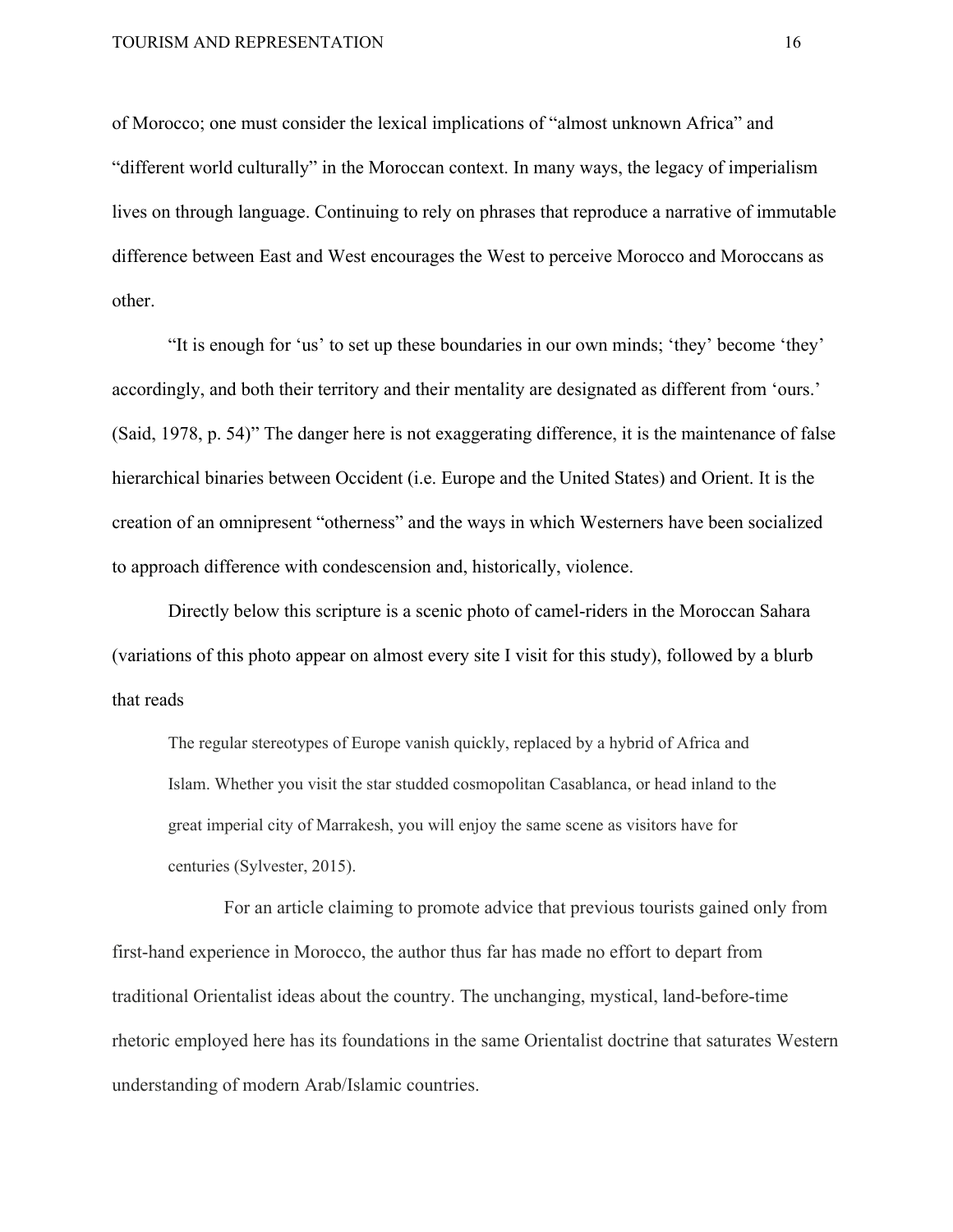"Orientalism assumed an unchanging Orient, absolutely different (the reasons change from epoch to epoch) from the West. And Orientalism, in its post-eighteenth-century form, could never revise itself (Said, 1978, p. 96)." Its significance is in the epistemological neutralization of Arab/Islamic countries and the people that live in them, which culminates in the construction of a flaccid Orient, specifically a flaccid Morocco, that can be negotiated and exploited with ease.

The piece goes on to articulate the following five tips: find a trustworthy guide, refrain from showing people the bottom of your feet, make sure to wear appropriate clothing (this piece of advice was directed toward women specifically), not to haggle, and not to drink tap water. The author provides no practical geographical information, no historical background, no recommended sites to see. In a feature that dedicates three out of its five tips to naming things tourists must avoid while in Morocco, noticeably absent from the narrative presented is guidance about how to interact with Moroccans socially. In fact, the piece lacks any meaningful reference to actual Moroccan people whatsoever. The author only mentions Moroccans twice: first as prospective tour guides and later as "almost all...friendly and honest...be careful about pickpockets and petty thievery, in the major cities (Sylvester, 2015)." It would appear that the citizens of this country exist as either tools at the disposal of tourists or as threats. These archetypes have material consequences; narrow conceptions of the humanity of Moroccans affect the ways Westerners interact with and relate to the citizens of this country. Professor Mokhtar Bouba recalls the image of French soldiers in pre-independence Morocco, one not so far removed from images of tourism we see today.

...we still have French people; they have similar vehicles, similar costumes- their guns are replaced by cameras, but we still use words like shoot...The image of those tourists and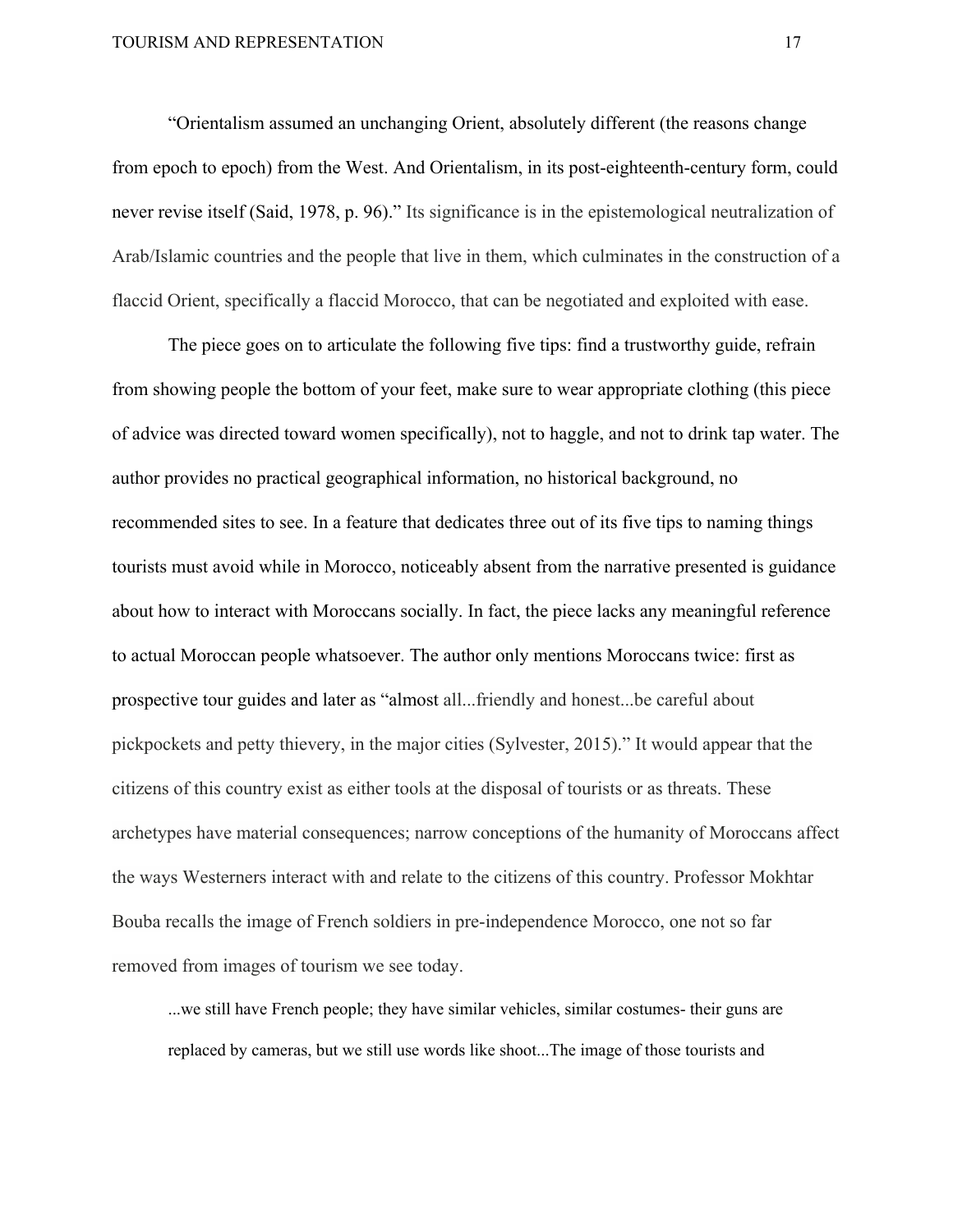the soldiers is the same. They are speaking the same language, they come from the same background, practice the same culture, they still look at people from a superior standpoint, they look down upon people, pay them money to do things for them. They are still the authority of that specific cultural space. They combined their presence as white men, their authority gained from colonialism, their ability to contribute to the economy-they use all of that for their own gains.

Visually, culturally, and behaviorally; Westerners in Morocco have benefitted from the French colonial regime and the roles it imposed on foreign and Moroccan subjects alike. "5 Things I Wish I Knew Before Going to Morocco" makes no effort to challenge these roles, and indeed, preserves them.

The next article is titled "What You Need to Know Before Traveling to Morocco", hosted by Huffington Post. This piece presents a more practical array of tips, including vaccination recommendations, language information, and facts about obtaining a visa. The author doesn't engage in scare-tactics; instead, examines many of the nuances of Moroccan culture, people, and cuisine. This is a wide departure from the essentialist tone of the previous example; nevertheless, this no-nonsense, information-packed post conveys Orientalist sentiment in its discussion of *Aissawa*, a religious ceremony, which it describes as "basically a Sufi rave" (Eavelyn, 2014). Developed in the 15th century, *Aissawa* is a sect of mystical Sufism endemic to Western North Africa. Describing it as a "rave" to a Western audience invokes images of drunken partying and drug usage. Associating those ideas with a religious ceremony undercuts its spiritual significance.

Furthermore, framing a sacred tradition as a site of potential voyeurism perpetuates the idea that Morocco exists for tourists, that everything about the culture and its people is accessible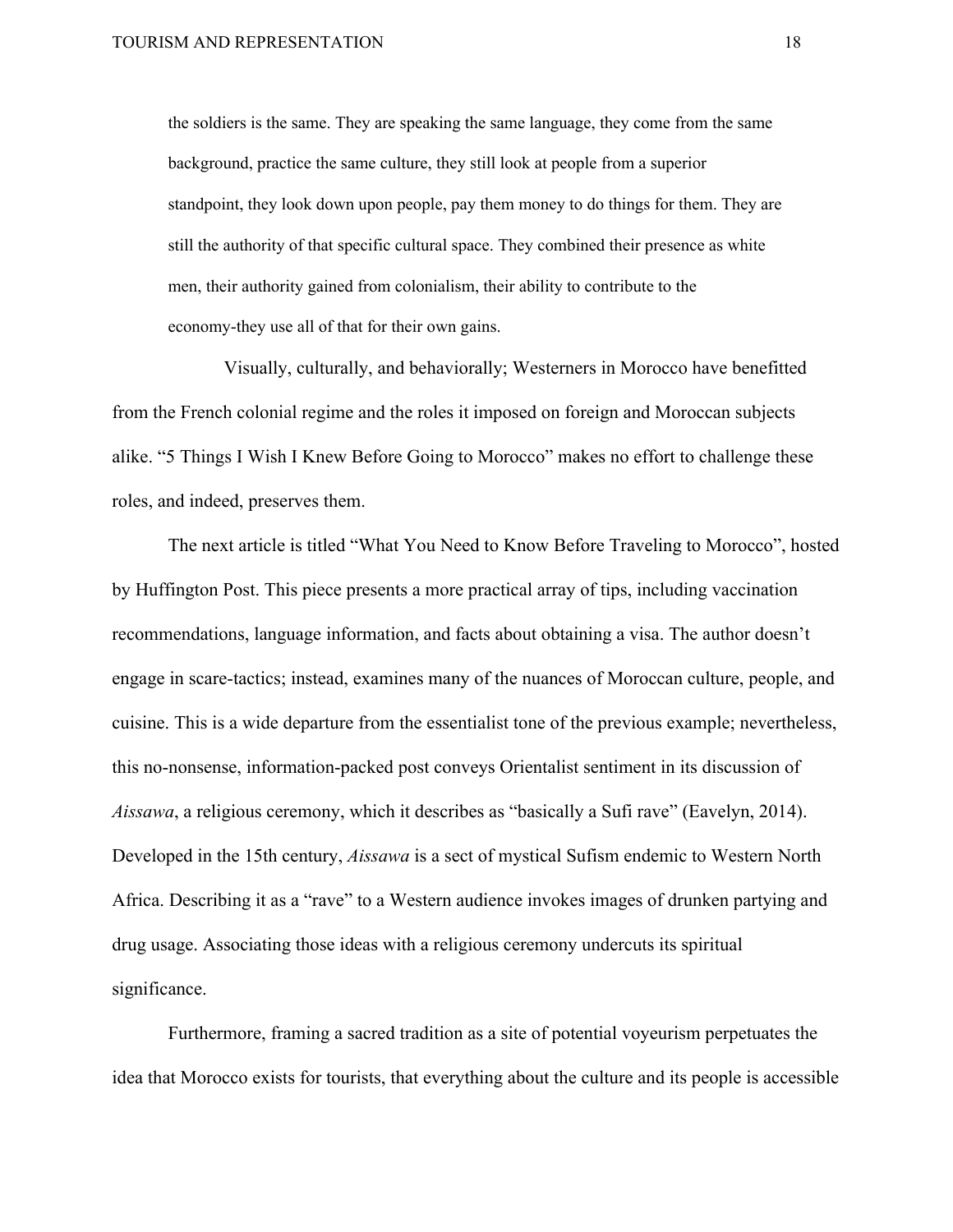#### TOURISM AND REPRESENTATION 19

and available to everyone who comes here. To enter a space believing that one has an inalienable right to possess it is to assume the quintessential colonial perspective. "What [Orientalist rhetoric] is trying to do...is at one and the same time to characterize the Orient as alien and to incorporate it schematically on a theatrical stage whose audience, manager, and actors are *for* Europe, and only for Europe (Said, 1978, p. 72)." The ceremony is stripped of its significance-or else imbued with exotified ideas about Islam-and offered up as a spectacle, thus allowing the Western traveller to sample exotica without ever having to critically engage with the elements of their positionalities that allow them to occupy that space.

"9 Ways to Stay Safe (and Sane) in Morocco" is the third result of the Google search and perhaps the most unsettling in its presentation of Moroccans. The entire article is dedicated to the author's experience interacting with people in Morocco; from beginning to end, he recalls instances of harassment on behalf of Moroccans he encounters in the Fes medina.

...Morocco is more intense than your average destination due to the sheer number of people who will give you unwanted attention. It takes a lot of energy to always be on your guard in a place where the simple act of asking for directions often leads people asking for money ("The Aissawa Trance Ritual Revealed", 2009).

Despite the fact that his experiences were confined to the Fes medina, this author finds it appropriate to draw broad generalizations about Morocco and its people as a whole. His list of tips is written completely in negative form; he offers no affirmative advice on what people *can* do proactively to maintain their health and safety in-country. He goes on to expound the advantages of travelling by organized tour versus alone, recommending that visitors do not plan solo trips to Morocco. His perspective is a model for modern-day xenophobia and imperialist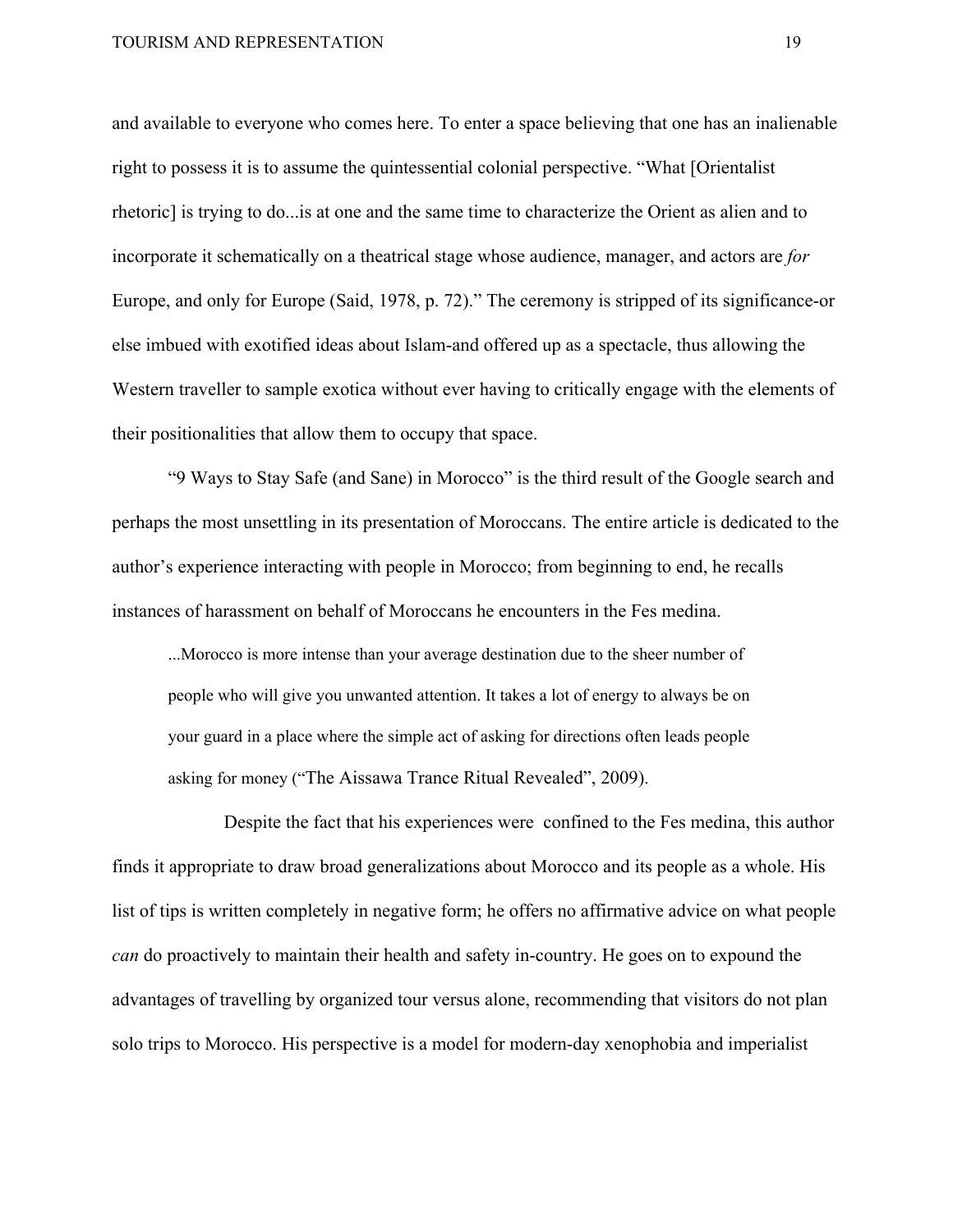sentiment. He states "Even after a decade of travel, I found myself wishing I had a companion to share the mental burden and wanting to scream, 'Leave me alone so I can just enjoy your country!'"

"Leave me alone so I can just enjoy your country". The physical separation of a people from the space they inhabit is a tenet of colonialism, one that most people recognize clearly when they see it. What about the symbolic expulsion of a people from a space? That, surely, bears a resemblance to a physical act. What about discursively separating Morocco from Moroccans, perhaps excluding them from the conversation aside from noting their "badgering" and "pestering". The brave adventurer is faced with a critical imperative: in order to preserve one's imagined Morocco, strange and exotic and teeming with ancient possibilities, one must invent the separation, or else the colonial illusion vanishes. It is reminiscent of a letter written by Gérard de Nerval,

I have already lost, Kingdom after Kingdom, province after province, the more beautiful half of the universe, and soon I will no of no place in which I can find a refuge for my dreams; but it is Egypt having driven out of my imagination, now that I have sadly placed it in my memory (Said, 1978, p. 100).

Both men prefer an Orient of the past, one that does not think or speak or act for itself; one of empty streets and shadowy figures, ornate monuments and the lingering scent of spices. "A certain freedom of intercourse was always the Westerner's privilege; because his was the stronger culture, he could penetrate, he could wrestle with, he could give shape and meaning to the great Asiatic mystery… (Said, 1978, p. 44)" The vocabulary here is important; penetrate, wrestle with, shape: the sexual imagery being invoked is not coincidental. The imagery of a virgin land, one overflowing with mystery and sensuality, very much fits into the historical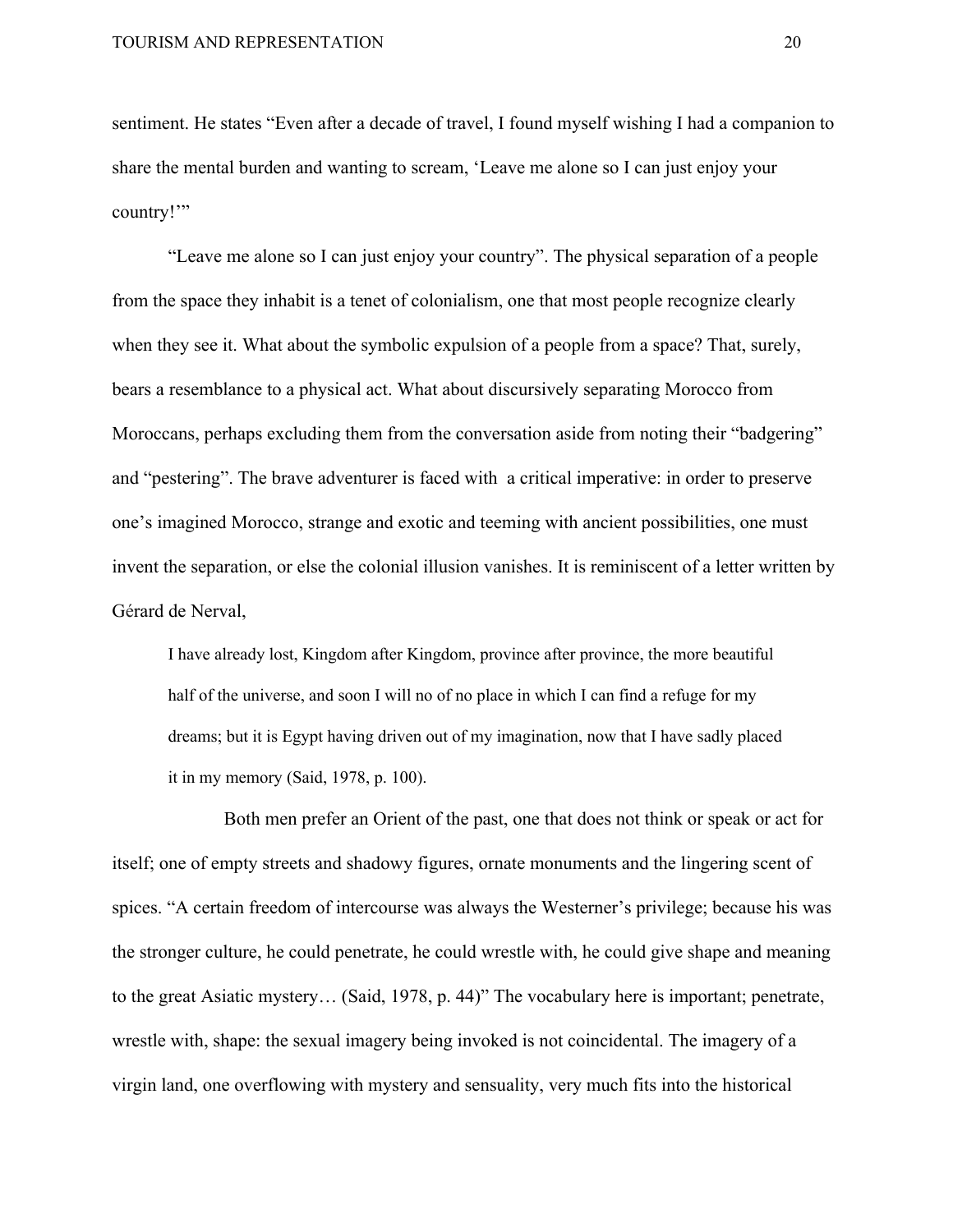narrative of white men claiming what does not rightly belong to them. I wonder, what shape does NomadicMatt give to Morocco in this article? What sexual desire does the country not fulfill for him? Maybe he would prefer a softer, more malleable encounter; men like this want to feel powerful. It is important for these men to believe they are in control. NomadicMatt does not only project his erotic fantasies on the Moroccan landscape, he manages to do so with as little originality as possible. The images he invokes are borrowed, they are not his to lay claim to; his travelers' remorse is secondhand and tired, so what is the value in his representation of Morocco?

"21 Things You Must Know Before Visiting Morocco Travel Tips" presents a thorough commentary on the do's and don't's of touring Morocco. Of the five articles I analyze in this study, this one provides the most culturally sensitive and practical advice for visitors, including tips on how to dress, how to haggle, and what to prepare for. Rather than affirming Orientalist sentiments, the authors approach the subject of touring Morocco by encouraging readers to do so with an open mind. When it comes to post-colonial countries-especially Arab/Islamic ones-there is a tendency to conflate opinion with fact, to confuse first-hand experience with expertise, and to draw broad generalizations from singular encounters. Said comments on this Western inclination,

...to make out of every observable detail a generalization and out of every generalization an immutable law about the Oriental nature, temperament, mentality, custom, or type; and, above all, to transmute living reality into the stuff of texts, to possess (or think one possesses) actuality mainly because nothing in the Orient seems to resist one's powers…(Said, 1978, p. 86)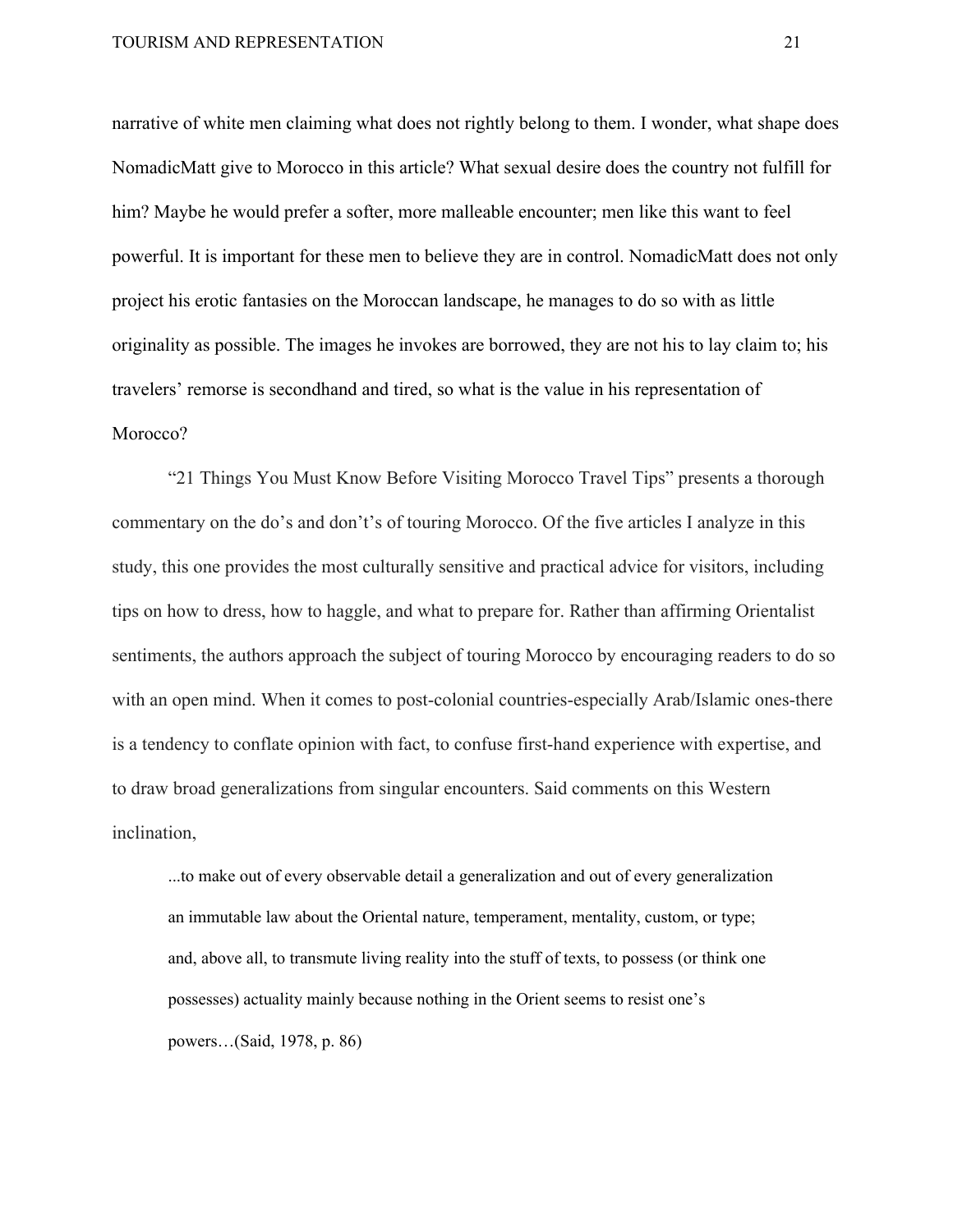He is suggesting that making generalizations is a form of asserting control over a people; Western generalizations are particularly harmful because they not only are predicated on a very limited understanding of the culture and history of the Orient, they also have influence on the imaginations of other Westerners. It is, therefore, the responsibility of Western tourists-particularly those with a platform like a travel blog-to maintain critical awareness of their own positionality and to promote narratives that respect the autonomy and humanity of the places they visit.

The final article I analyze is written by a college student working as a correspondent for USA Today. Its title is "7 things to know before going to Morocco". Following much of the same rhetoric as the first two articles, this one is set apart by its reference to the social media-worthiness of Morocco. The author encourages readers to prepare for the "#instaworthy pic" by scheduling camel rides in advance and deciding whether to actually ride the camel or to just snap a picture on top of it. This is spectacular consumption at its peak-rather than inviting readers to learn about the history of the Moroccan Sahara (or the Sahara in general), the article reduces the experience to its ability to be captured and posted.

What is [the Sahara]? When I ask people what comes to mind when you hear 'desert'...their answer is not experiential, it is inherited. It is an answer that's been manufactured…[there is no] connection between the Sahara as we know it and its images, [they] are made somewhere else. If you think about how vast the Sahara is, it is probably the size of the United States. It's very big...the amount of sand that gets all the publicity is really five percent. The sand dunes are five percent of the whole surface of the sahara desert...That's what gets the attention. That's what the image is (M. Bouba, 2017, interview).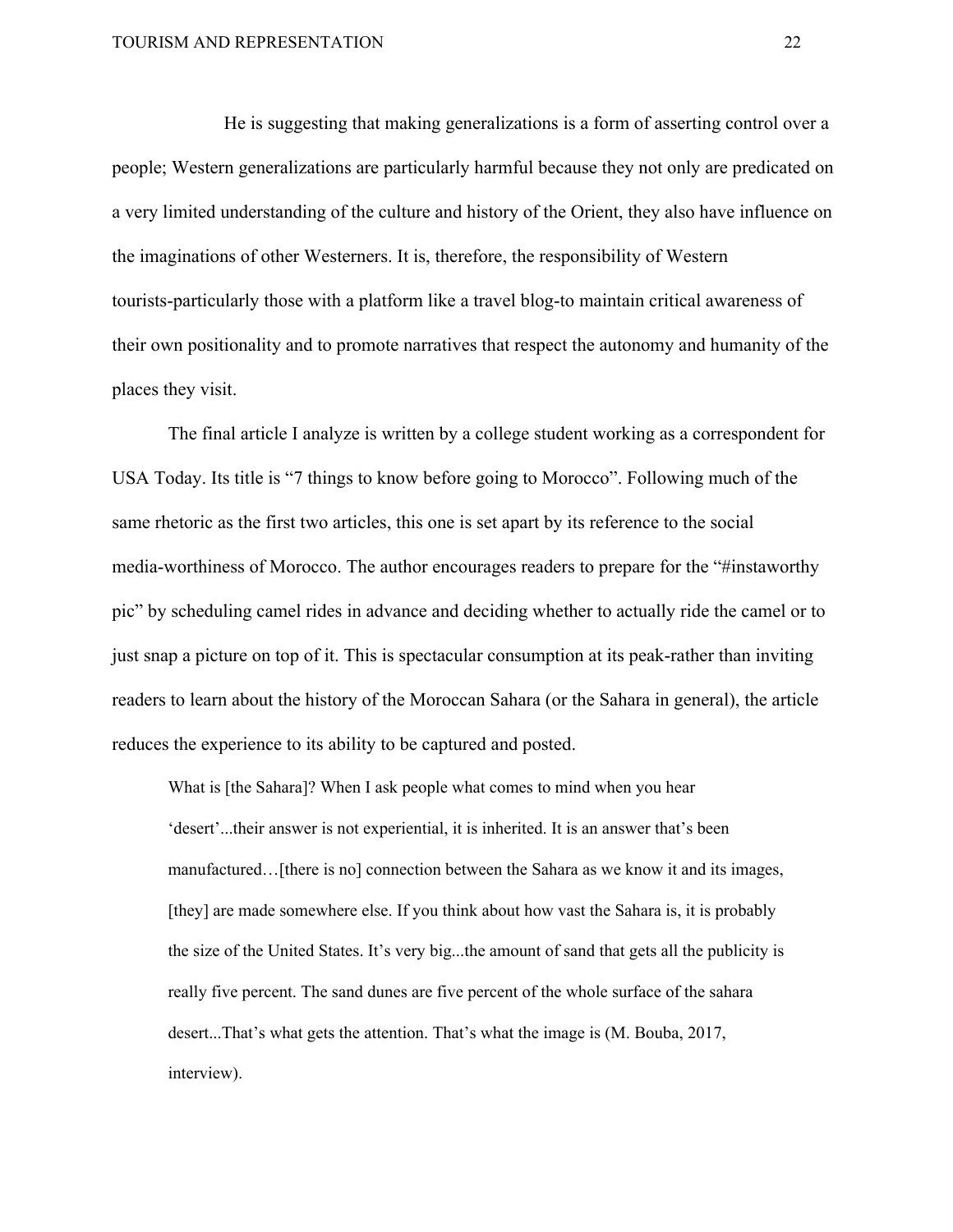Moroccans in the South recognize the lucrative advantages of supporting the popular image of the Sahara and many capitalize on it. Many people support themselves by presenting a fabricated "Sahara experience". However, "7 things" doesn't mention those people, or the thousands living in the Southern Morocco, or even the communities working in the tourism industry. Once again, this lack of discursive interaction with (or recognition of) Moroccans is a disturbing pattern in online representations of Morocco.

Based on my analysis of these articles, I argue that there is clearly an issue of Orientalising Morocco in Western representations of the country. Drawing on Said's *Orientalism*, I identify the specific areas in which each article upholds Orientalist ideology. I attempt to unwrap the framework presented in an effort to establish the need for critical scrutiny, both on behalf of the reader and the writer. I believe it is absolutely necessary to question the descriptions that we've been fed and to attempt to communicate one's experience with respect and self-awareness. While I have provided numerous resources to answer the question of where this Orientalist doctrine comes from and how it saturates our understanding of Morocco and other Arab/Islamic countries, I would now like to examine the question of why it continues to circulate. More specifically, who does it benefit? Said constructs a comprehensive genealogy of the ways Orientalism has benefitted Western powers; from Britain's imperialist project in India to Napoleon's conquest of Egypt, the West's self-proclaimed mastery of the East's history and culture directly lead to colonial ventures, the effects of which are still felt today. While the primary beneficiaries are Europe and the United States, the secondary beneficiaries of colonial nostalgia in the tourism industry and the stereotypes that come with it are (to invoke the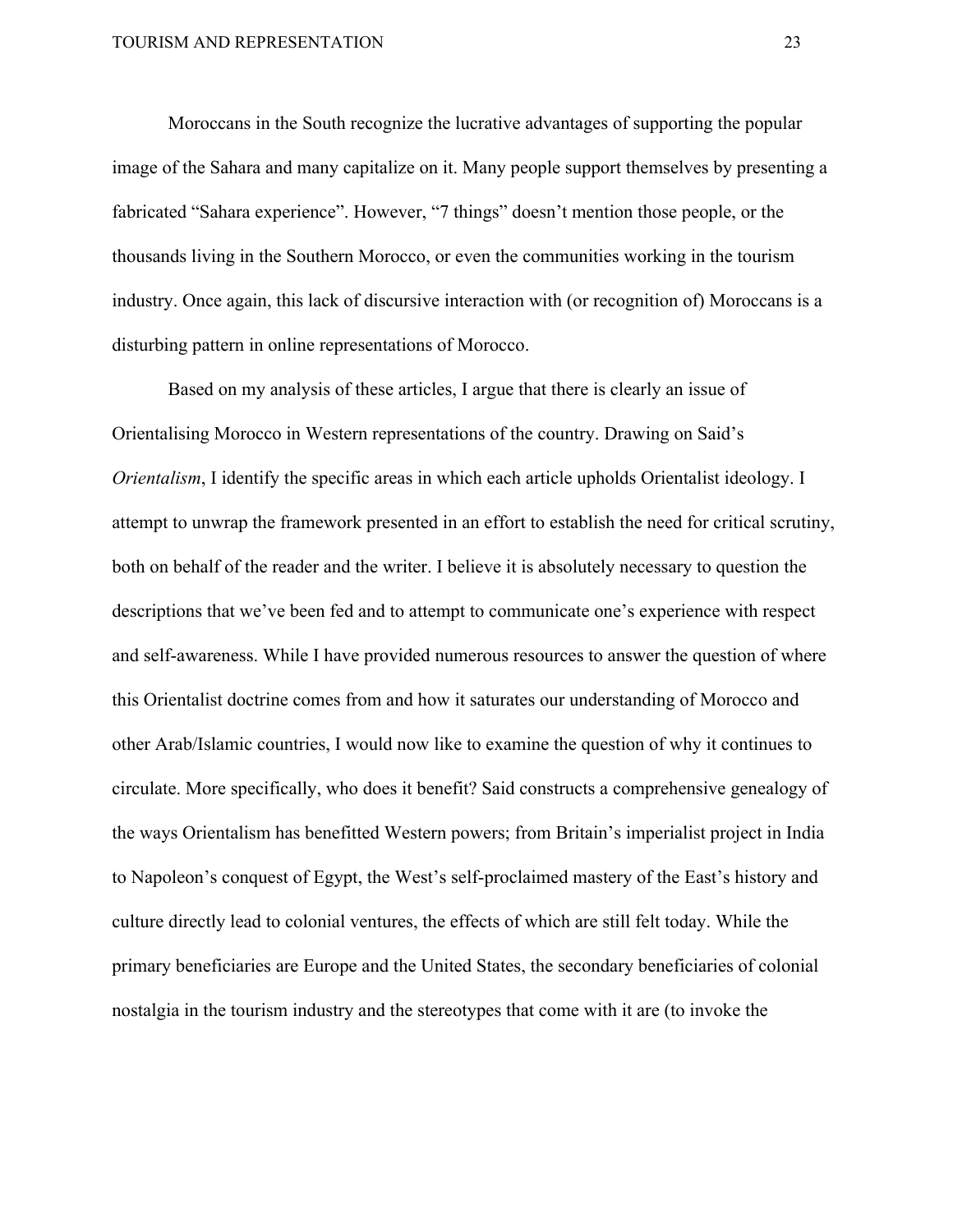terminology utilized in "Can the Subaltern Speak") the indigenous elites-in this case, the Moroccan government.

Recall Spivak's assessment of the power regime in colonial societies; at the top of this structure are colonizers, directly below are indigenous elites. These groups have access to the broader population in a way that the colonizers do not as well as the power to influence said population. In their essay "Restaging Colonialism for the Masses", Claudio Minca and Rachele Borghi detail the government's support of the exploitation of colonial nostalgia as a means of attracting more visitors. "...The country's real attraction was still very much its colonial legacy, with its corollary of exotic and Orientalist images that had not yet been 'exploited' in all their potential." (pg. 31) The two go on to examine the role of the Office National Marocain du Tourisme in developing new strategies to promote tourism, including an excerpt from the Office's 2008 catalogue presented in Milan at the *Bourse Internationale du Tourisme*.

Located between the Mediterranean, the Atlantic Ocean and the Sahara desert, Morocco is a country where Nature let its imagination run free. It is a land of stunning contrasts, characterized by a culture and an atmosphere that bring together, in the Moroccan Kingdom, the most vivid dream and Oriental traditions...Morocco offers the traveller a fabulous odyssey, a trip into Wonderland (Minca and Borghi, 2009, p. 35).

The Office's overt endorsement of Orientalist perceptions of Morocco reflects the government's position on tourism: one of amassing more visitors every year. In our interview, Professor Bouba commented on the government's role in tourism,

The government cares about numbers. Morocco's Vision 2020 is based on numbers, [the government] wants to get 20 million people. The government is investing a lot of money in marketing Morocco-it is the second contributor to the GDP after agriculture. It is the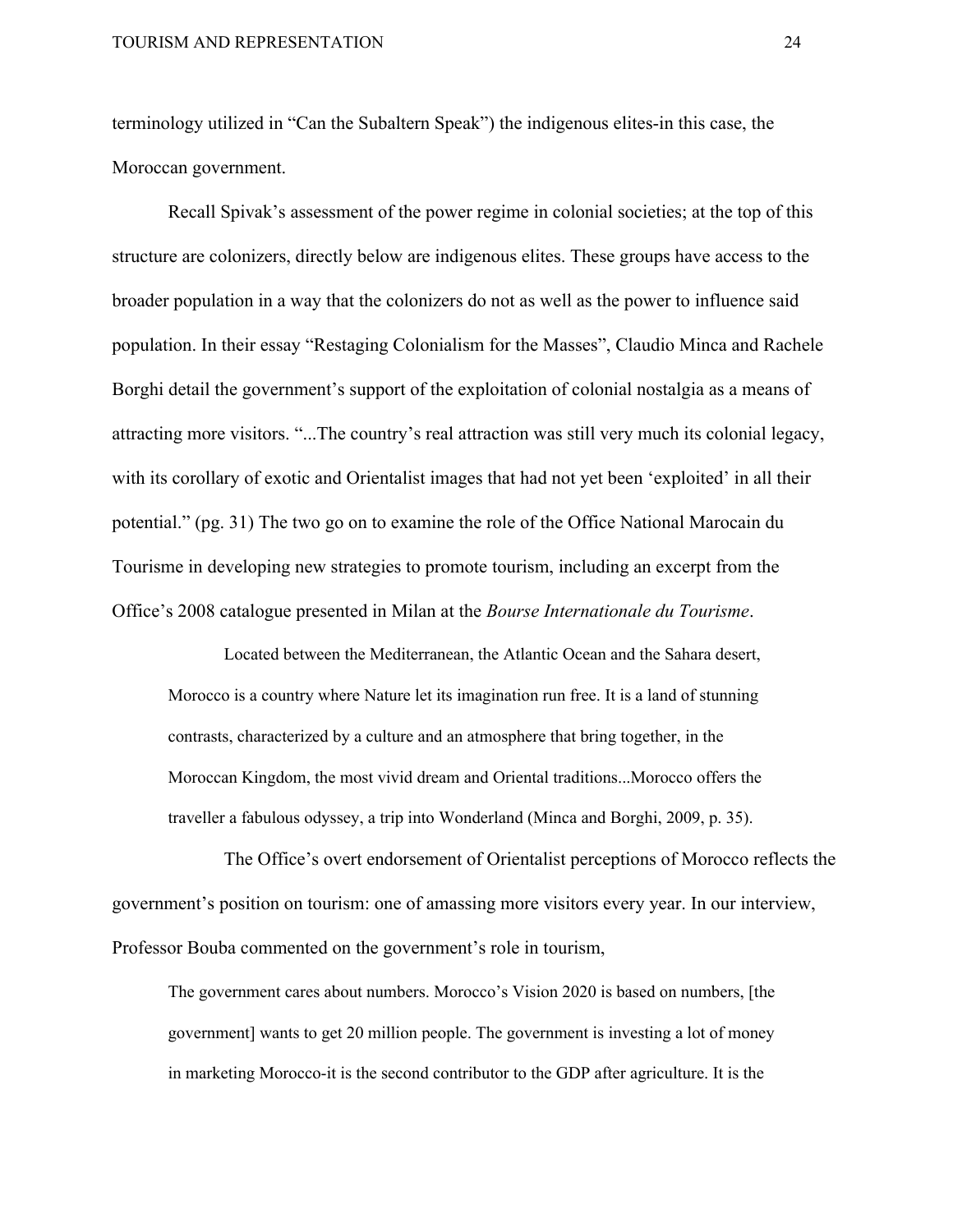second largest job sector. So the government has adopted an approach of promoting the tourism *industry* rather than promoting travel as a general concept to get people to come and meet other people. I don't think they're understanding the implications of that in Morocco, as a country, as an environment, as a space.

Endorsing economic growth is part of how modern governments operate; however, the tourism industry's deep-rooted ties to French colonialism carries weight. Why should an independent Morocco want to preserve their colonial history? Why do the powers that be want to perpetuate Orientalist conventions about the mysterious, impenetrable, unchanging landscape of Morocco?

The Vision 2010 plan was launched by the Moroccan government in January 2001, shortly after Mohammed VI succeeded his father, Hassan II, as king. Since his coronation, Morocco has made definitive progress toward liberalization, including the establishment of a national parliament and the revision of the *Moudawana* (also known as the Family Code). While these developments have been well-received on an international level, internally, the government continues to silence voices of political dissent ("The Red Lines Stay Red", 2017), to refute all claims of the Western Sahara's right to sovereignty ("Morocco King Says No to Western Sahara Independence", 2017), and to tolerate police brutality (Morocco: King Brushes Off Evidence of Police Abuse, 2017). Morocco continues to gain international clout for its moves toward progressivism despite domestic injustice and the tourism industry is part of the reason why.

By maintaining an Orientalist narrative of mysticism and unlimited cultural accessibility, the tourism industry protects Morocco's exotic image and insulates tourists from the political, economic, and social disputes going on in the country. Tourists consume images presented to them and spread them online, despite the fact that these images were crafted through the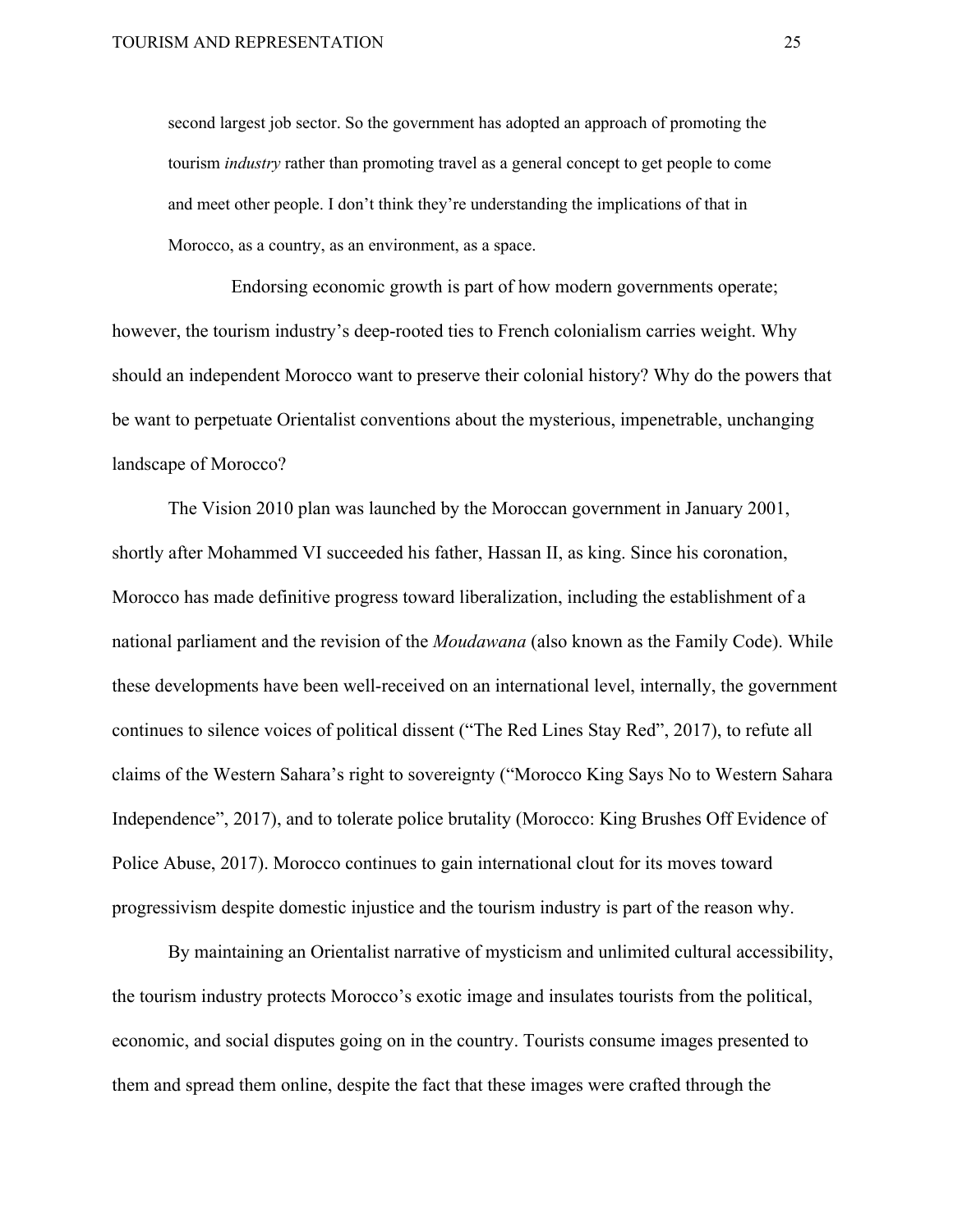exploitation of a traumatic colonial history. The Moroccan government is able to continue to violate the rights of their people so long as the perception remains that Morocco is indeed an innocuous vacation destination. In his essay "Disjuncture and Difference in the Global Cultural Economy", Arjun Appadurai posits that "The new global cultural economy has to be understood as a complex, overlapping, disjunctive order…(Appadurai, 1999, p. 221)" By this he means that the forces that connect nation-states and people are far more intricate than modern frameworks given them credit for. Appadurai's thesis lies in his examination of the disjunctures between the forces, what he calls "scapes", and how the world as we know it is constructed through these disjunctures. The answer to my inquiry, who benefits from tourism in Morocco and its endorsement of Orientalism, lies in these disjunctures as well. What takes place in the ethnoscape, the physical movement of bodies across borders, is predicated on an unflappable confidence in the credibility of the mediascape. What appears in the mediascape is inexorably linked to ever-shifting ideoscapes encapsulating definitions of modernization and culture. The ideoscape, however, is dependent on finanscape, whose priorities are often directed towards the technoscape. Travel blogs are written because people will believe the media they consume, regardless of the fact that this media is influenced by our conceptions of tourism and globalization, which are in turn constructed through economic channels and labor. Just as one cannot analyze a single scape without acknowledging its external implications, one cannot detach travel blogs from the ideological vestiges of colonialism, or those ideologies from political initiatives. In an increasingly globalized world, it is more important than ever that we are thoughtful in our conversations and critical of what we consume.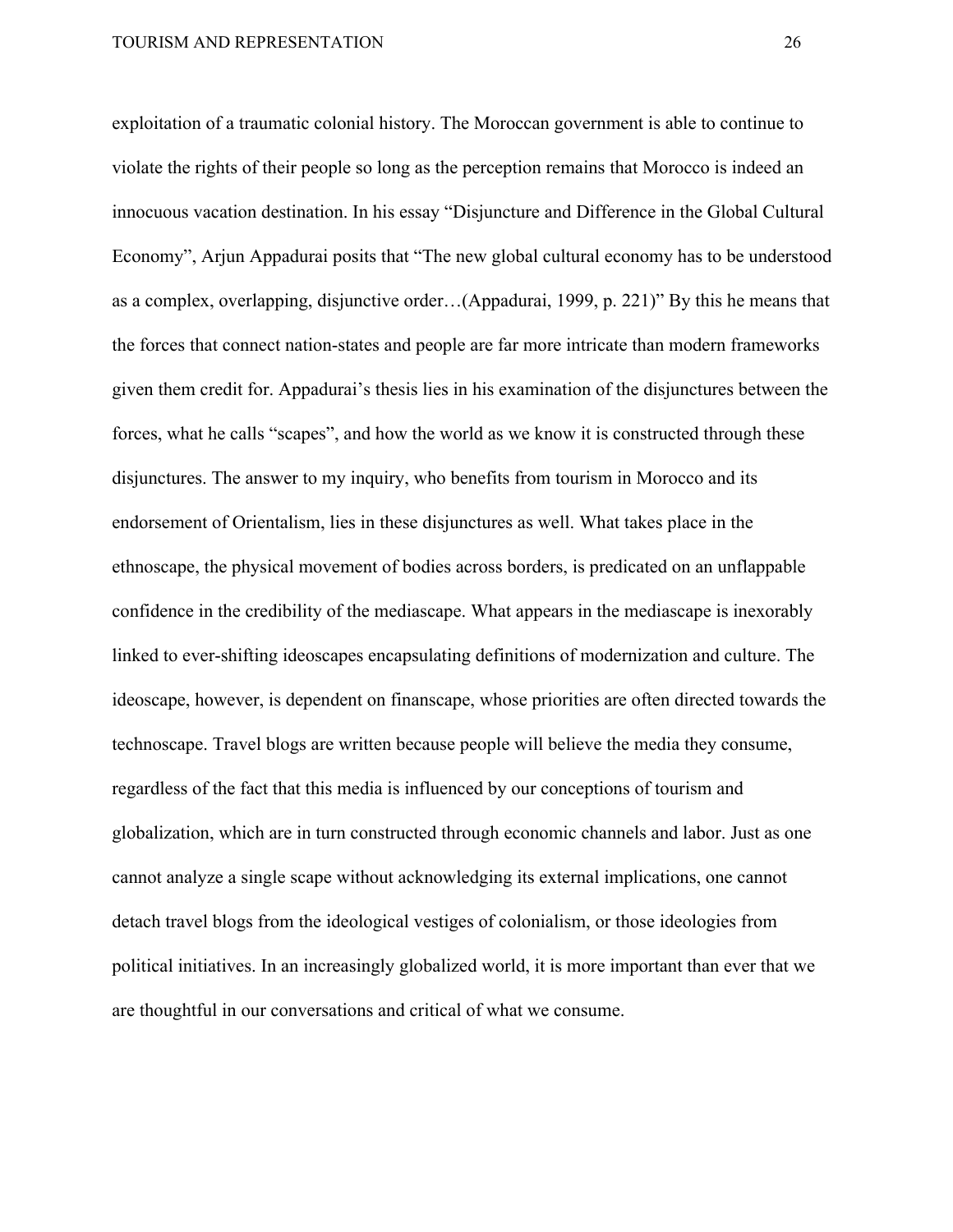# <span id="page-27-0"></span>**Conclusion**

A great deal of research has been done to expose racism, essentialism, xenophobia, and eurocentricity in the travel literature we consume; Edward Said's *Orientalism* is just a sample of a discourse that develops and expands every day. If Said had conducted his study in 2017, I have no doubt that the internet and all of its possibilities-for reinscribing colonial legacies and for the cultivation of liberatory consciousness-would feature prominently. As such, I felt it necessary to analyze a small portion of online representations of Morocco as a modest contribution to a behemoth enterprise of looking at the ways in which the internet has altered our ability to construct "imagined geographies" in the modern world.

*Orientalism* can be read as a profoundly disheartening text; however, Said goes out of his way to emphasize our agency in the creation of a more pluralized, enlightened global society. "Perhaps the most important task of all would be to undertake studies in contemporary alternatives to Orientalism, to ask how one can study other cultures and peoples from a libertarian, or a non-repressive and non-manipulative, perspective (1978, p. 24)." We must endeavor to imagine a better world, one in which Orientalism and all of its fetishistic, essentialist, racist tenets no longer limit our capacity to connect with others. I believe that endeavor starts with practicing critical consciousness as well as a determination to hold our media, our governments, and ourselves accountable for the things we say and do.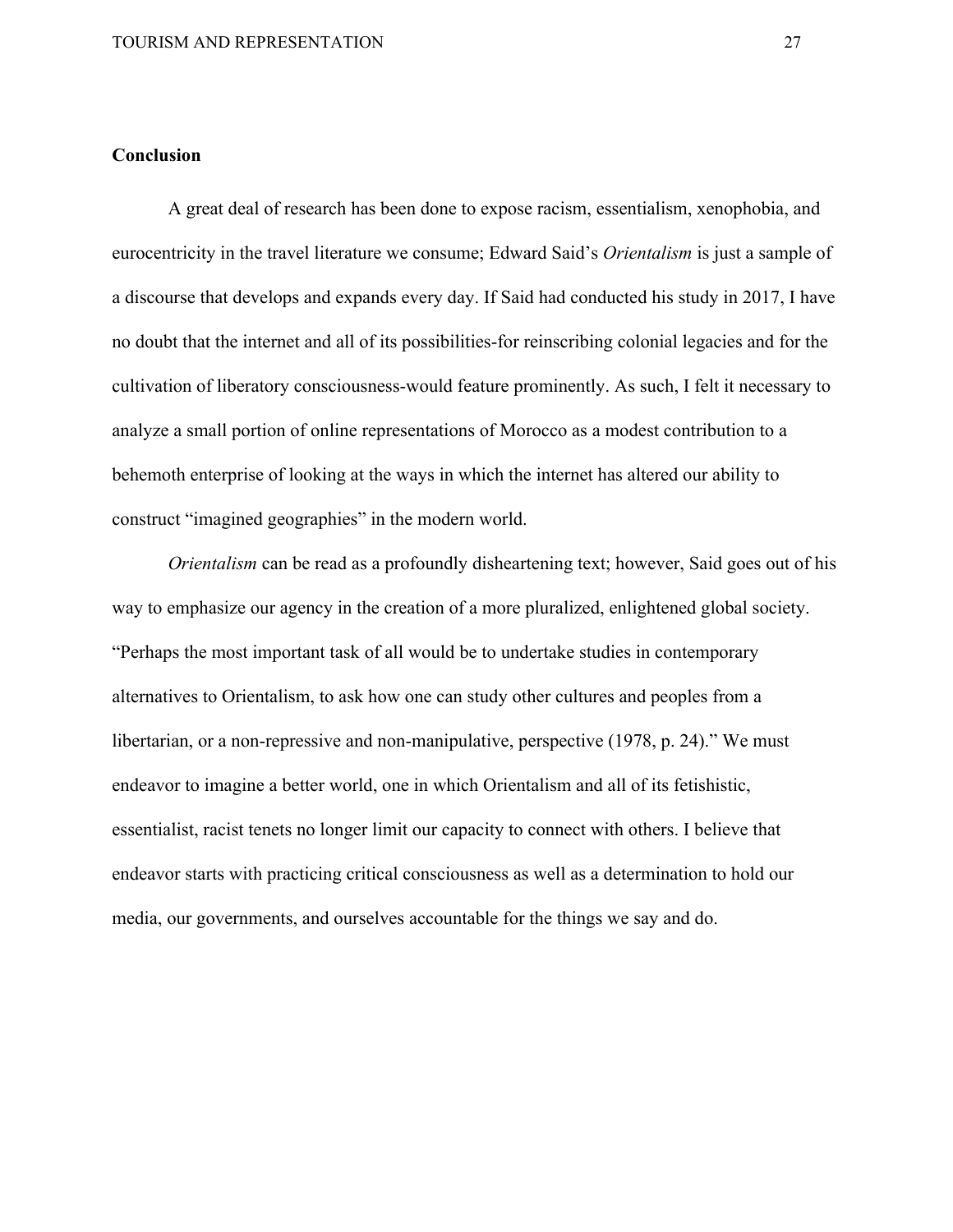## **References**

<span id="page-28-0"></span>21 Things You Must Know Before Visiting Morocco Travel Tips. (2017, February 24). Retrieved November 15, 2017, from http://localadventurer.com/visiting-morocco-travel-tips/ A. (2017, November 07). Morocco King says no to Western Sahara independence. Retrieved December 05, 2017, from http://www.africanews.com/2017/11/08/morocco-king-says-no-to-western-sahara-indepen dence/.

Appadurai, A. (1999). Disjuncture and Difference in the Global Cultural Economy. In During, S. (Ed.), *The Cultural Studies Reader* (pp. 220-230). London: Taylor & Francis [CAM].

Bouba, M. (2017, November 29). Phone interview.

- Chakravorty, S. G. (1988). Can the subaltern speak. *Marxism and the Interpretation of Culture*, 271-313.
- Eavelyn, H. (2014, February 07). What You Need to Know Before Traveling to Morocco. Retrieved November 15, 2017, from https://www.huffingtonpost.com/halle-eavelyn/what-you-need-to-know-bef\_b\_4740418.ht ml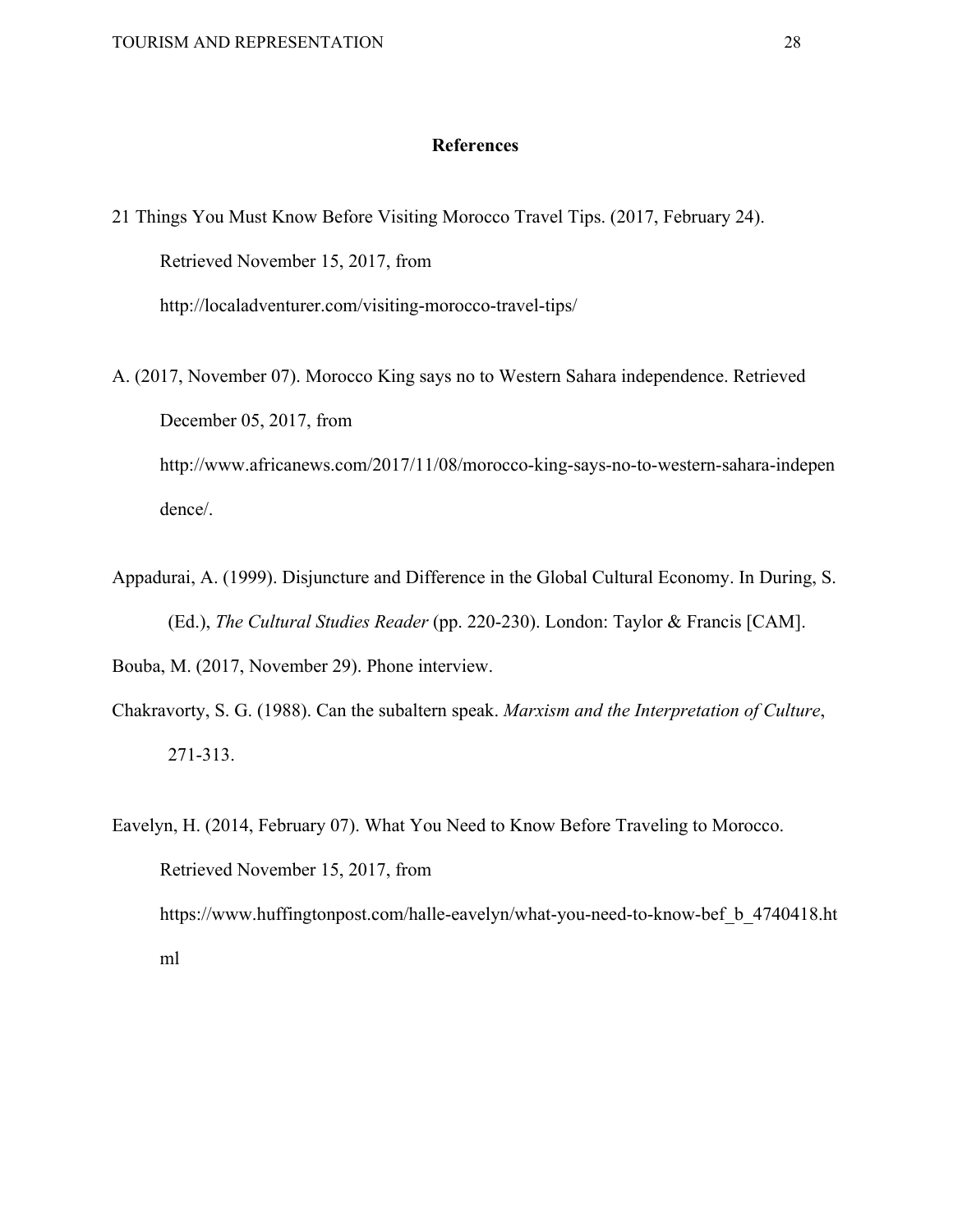- Hunter, F. R. (2010). Manufacturing Exotica: Edith Wharton and Tourism in French Morocco, 1917–20, Middle Eastern Studies, 46:1, 59-77.
- Key Figures. (2017, April 27). Retrieved November 15, 2017, from http://www.tourisme.gov.ma/en/tourism-figures/key-figures
- Minca C., & Borghi R. (2009). Morocco: Restaging Colonialism for the Masses. In Pons, P. O., Crang, M., & Travlou, P. (Ed.), *Cultures of Mass Tourism: Doing the Mediterranean in the Age of Banal Mobilities* (pp. 21-52). New York, NY: Routledge.
- Moniuszko, S. (2016, June 06). 7 things to know before going to Morocco. Retrieved November 15, 2017, from

<http://college.usatoday.com/2016/06/06/7-things-to-know-before-going-to-morocco/>

- N. (2017, August 22). 9 Ways to Stay Safe and Sane in Morocco. Retrieved November 15, 2017, from https://www.nomadicmatt.com/travel-blogs/safety-in-morocco/
- Said, E. W. (1978). *Orientalism*. New York: Pantheon Books.
- Morocco: King Brushes Off Evidence of Police Abuse. (2017, September 27). Retrieved December 08, 2017, from https://www.hrw.org/news/2017/09/05/morocco-king-brushes-evidence-police-abuse
- Sylvester, P. (2015, July 08). 5 Things I Wish I Knew Before Going to Morocco. Retrieved November 15, 2017, from